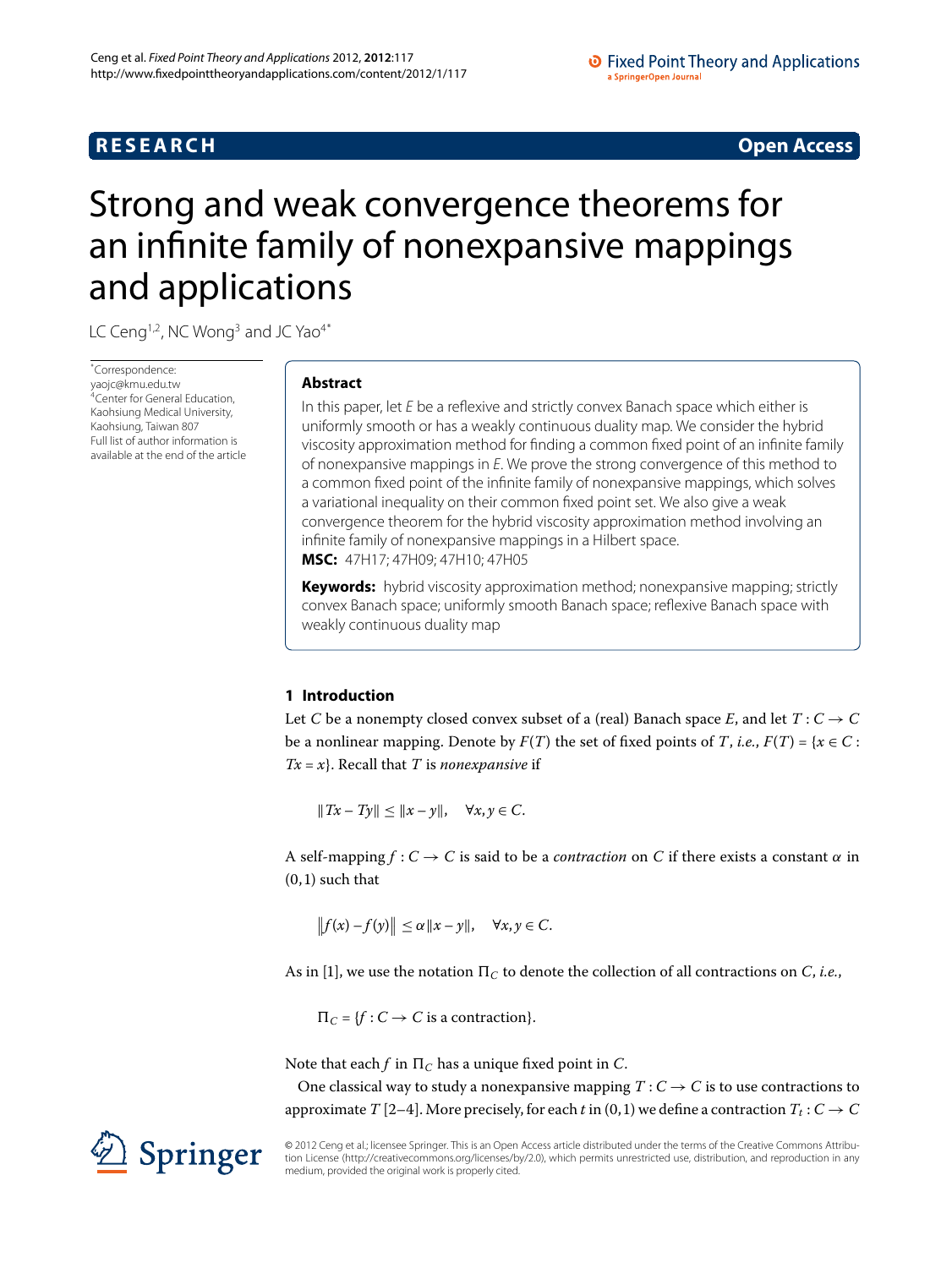by

$$
T_t x = tu + (1 - t)Tx, \quad \forall x \in C,
$$

where  $u$  in  $C$  is an arbitrary but fixed point. Banach's contraction mapping principle guarantees that  $T_t$  has a unique fixed point  $x_t$  in C. It is unclear, in general, how  $x_t$  behaves as  $t \to 0^+$ , even if *T* has a fixed point. However, in the case  $E = H$  a Hilbert space and *T* hav-ing a fixed point, Browder [\[](#page-19-5)2] proved that  $x_t$  converges strongly to a fixed point of *T*. Reich [3[\]](#page-19-7) extends Browder's result and proves that if *E* is a uniformly smooth Banach space, then  $x_t$  converges strongly to a fixed point of *T* and the limit defines the (unique) sunny nonexpansive retraction  $u \mapsto Q(u)$  from *C* onto  $F(T)$ . Xu [4] proved that Browder's results hold in reflexive Banach spaces with weakly continuous duality mappings. See Section 2 for definitions and notations.

Recall that the original Mann's iterative process was introduced in  $[5]$  $[5]$  in 1953. Let  $T$ :  $C \rightarrow C$  be a map of a closed and convex subset *C* of a Hilbert space. The original Mann's iterative process generates a sequence  $\{x_n\}$  in the following manner:

<span id="page-1-0"></span>
$$
\begin{cases} x_1 \in C & \text{chosen arbitrarily,} \\ x_{n+1} = (1 - \alpha_n)x_n + \alpha_n Tx_n, \quad \forall n \ge 1, \end{cases}
$$
 (1.1)

where the sequence  $\{\alpha_n\}$  lies in the interval (0,1). If *T* is a nonexpansive mapping with a fixed point and the control sequence  $\{\alpha_n\}$  is chosen so that  $\sum_{n=0}^{\infty} \alpha_n (1 - \alpha_n) = +\infty$ , then the sequence  $\{x_n\}$  generated by original Mann's iterative process (1.1) converges weakly to a fixed point of *T* (this is also valid in a uniformly convex Banach space with a Frechet differentiable norm  $[6]$ ). In an infinite-dimensional Hilbert space, the original Mann's iterative process guarantees only the weak convergence. Therefore, many authors try to modify the original Mann's iterative process to ensure the strong convergence for nonexpansive mappings (see  $[3, 7-13]$  $[3, 7-13]$  and the references therein).

Kim and Xu [14[\]](#page-19-12) proposed the following simpler modification of the original Mann's iterative process: Let *C* be a nonempty closed convex subset of a Banach space *E* and *T* : *C*  $\rightarrow$  *C* a nonexpansive mapping such that  $F(T) \neq \emptyset$ . For an arbitrary  $x_0$  in *C*, define  ${x_n}$  in the following way:

<span id="page-1-1"></span>
$$
\begin{cases}\n y_n = \alpha_n x_n + (1 - \alpha_n) T x_n, \\
 x_{n+1} = \beta_n u + (1 - \beta_n) y_n, \quad \forall n \ge 0,\n\end{cases}
$$
\n(1.2)

where *u* in *C* is an arbitrary but fixed element in *C*, and { $\alpha_n$ } and { $\beta_n$ } are two sequences in  $(0, 1)$ [.](#page-1-1) The modified Mann's Iteration scheme  $(1.2)$  is a convex combination of a particular point  $u$  in  $C$  and the original Mann's iterative process  $(1.1)$  $(1.1)$  $(1.1)$ . There is no additional projection involved in iteration scheme  $(1.2)$  $(1.2)$  $(1.2)$ . They proved a strong convergence theorem for the iteration scheme (1[.](#page-1-1)2) under some control conditions on the parameters  $\alpha_n$ 's and  $\beta_n$ 's.

Recently, Yao, Chen and Yao [12[\]](#page-19-4) combined the viscosity approximation method [1] and the modified Mann's iteration scheme [\[](#page-19-12)] to develop the following hybrid viscosity approximation method. Let *C* be a nonempty closed convex subset of a Banach space *E*, let *T* : *C*  $\rightarrow$  *C* a nonexpansive mapping such that  $F(T) \neq \emptyset$ , and let  $f \in \Pi_C$ . For any arbitrary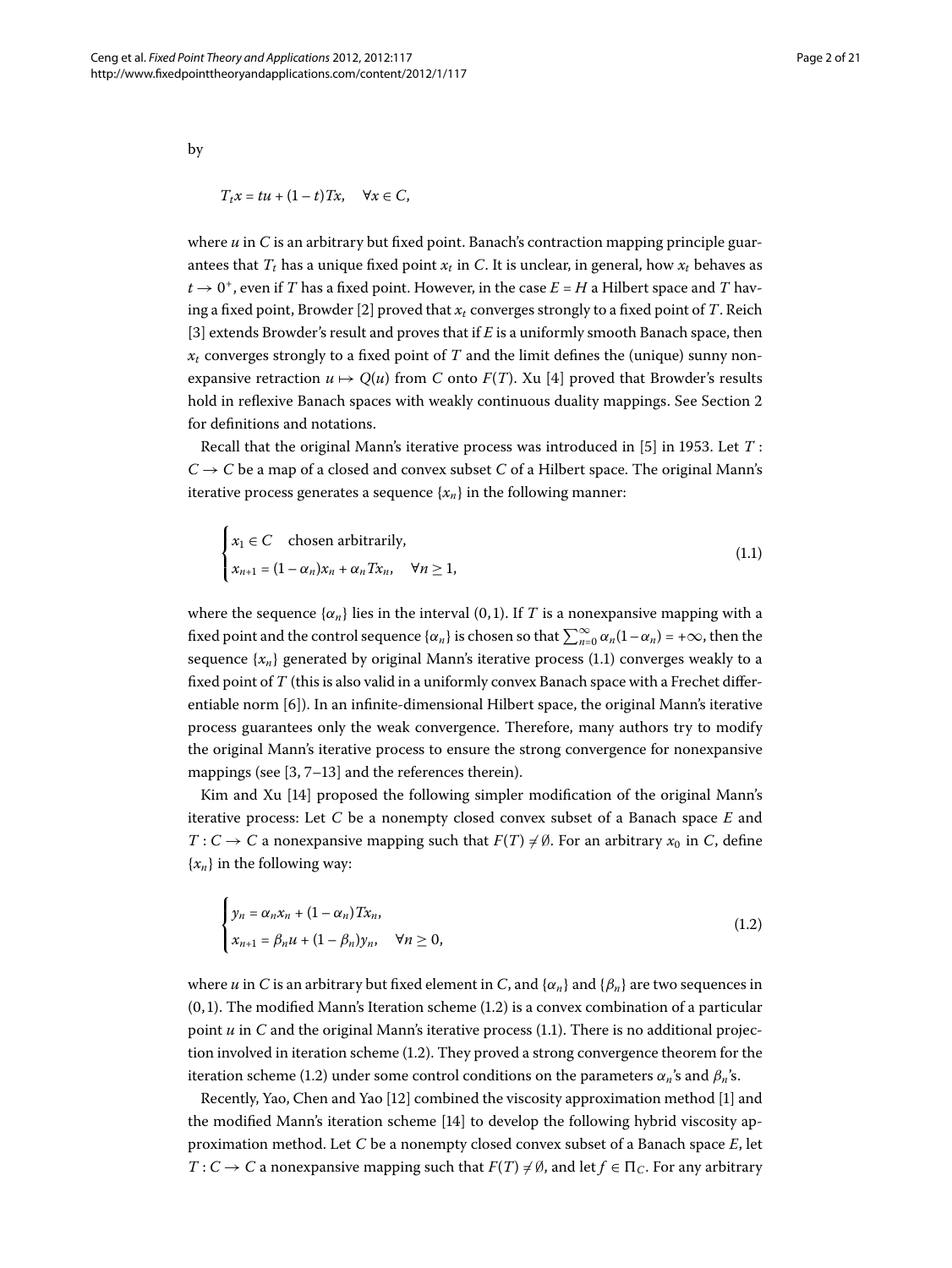but fixed point  $x_0$  in *C*, define  $\{x_n\}$  in the following way:

<span id="page-2-0"></span>
$$
\begin{cases}\n y_n = \alpha_n x_n + (1 - \alpha_n) T x_n, \\
 x_{n+1} = \beta_n f(x_n) + (1 - \beta_n) y_n, \quad \forall n \ge 0,\n\end{cases}
$$
\n(1.3)

where  $\{\alpha_n\}$  and  $\{\beta_n\}$  are two sequences in (0,1). They proved under certain different control conditions on the sequences  $\{\alpha_n\}$  and  $\{\beta_n\}$  that  $\{x_n\}$  converges strongly to a fixed point of *T*. Their result extends and improves the main results in Kim and Xu [\[](#page-19-12)14].

Under the assumption that no parameter sequence converges to zero, Ceng and Yao [\[](#page-19-14)15] proved the strong convergence of the sequence  ${x_n}$  generated by (1[.](#page-2-0)3) to a fixed point of *T*, which solves a variational inequality on *F*(*T*).

**Theorem 1.1** (See [15[,](#page-19-14) Theorem 3.1]) Let C be a nonempty closed convex subset of a uniformly smooth Banach space E. Let  $T$  :  $C \rightarrow C$  be a nonexpansive mapping with  $F(T) \neq \emptyset$ , *and let*  $f \in \Pi_C$  *with a contractive constant*  $\alpha$  *in* (0,1). Given sequences  $\{\alpha_n\}$  and  $\{\beta_n\}$  *in* [0,1] such that the following control conditions are satisfied:

- $f(C1)$   $0 \le \beta_n \le 1 \alpha$ ,  $\forall n \ge n_0$  for some integer  $n_0 \ge 1$ , and  $\sum_{n=0}^{\infty} \beta_n = +\infty$ ;
- $(C2)$  0 < lim  $\inf_{n\to\infty} \alpha_n \leq \limsup_{n\to\infty} \alpha_n < 1;$

 $(C3)$   $\lim_{n\to\infty} \left( \frac{\beta_{n+1}}{1-(1-\beta_{n+1})\alpha_{n+1}} - \frac{\beta_n}{1-(1-\beta_n)\alpha_n} \right) = 0.$ 

*For an arbitrary*  $x_0$  *in C, let*  $\{x_n\}$  *be defined by (1.3). Then,* 

 $x_n$  *converges strongly to some Q(f) in*  $F(T) \Leftrightarrow \beta_n(f(x_n) - x_n) \to 0$ .

*In this case,*  $Q(f) \in F(T)$  *solves the variational inequality* 

 $\langle (I - f)Q(f), J(Q(f) - p) \rangle \leq 0, \quad f \in \Pi_C, p \in F(T).$ 

On the other hand, a similar problem concerning a family of nonexpansive mappings has also been considered by many authors. The well-known convex feasibility problem reduces to finding a common fixed point of a family of nonexpansive mappings; see, *e.g.*,  $[16, 17]$  $[16, 17]$  $[16, 17]$ . The problem of finding an optimal point that minimizes a given cost function over the common fixed point set of a family of nonexpansive mappings is of wide interdisciplinary interest and practical importance; see,  $e.g., [18-20]$ . In particular, a simple algorithm solving the problem of minimizing a quadratic function over the common fixed point set of a family of nonexpansive mappings is of extreme value in many applications including set theoretic signal estimation; see, *e.g.*, [20, 21[\]](#page-19-19).

Let  $T_1, T_2, \ldots$  be nonexpansive mappings of a nonempty closed and convex subset *C* of a Banach space *E* into itself. Let  $\lambda_1, \lambda_2, \ldots$  be real numbers in [0,1]. Qin, Cho, Kang and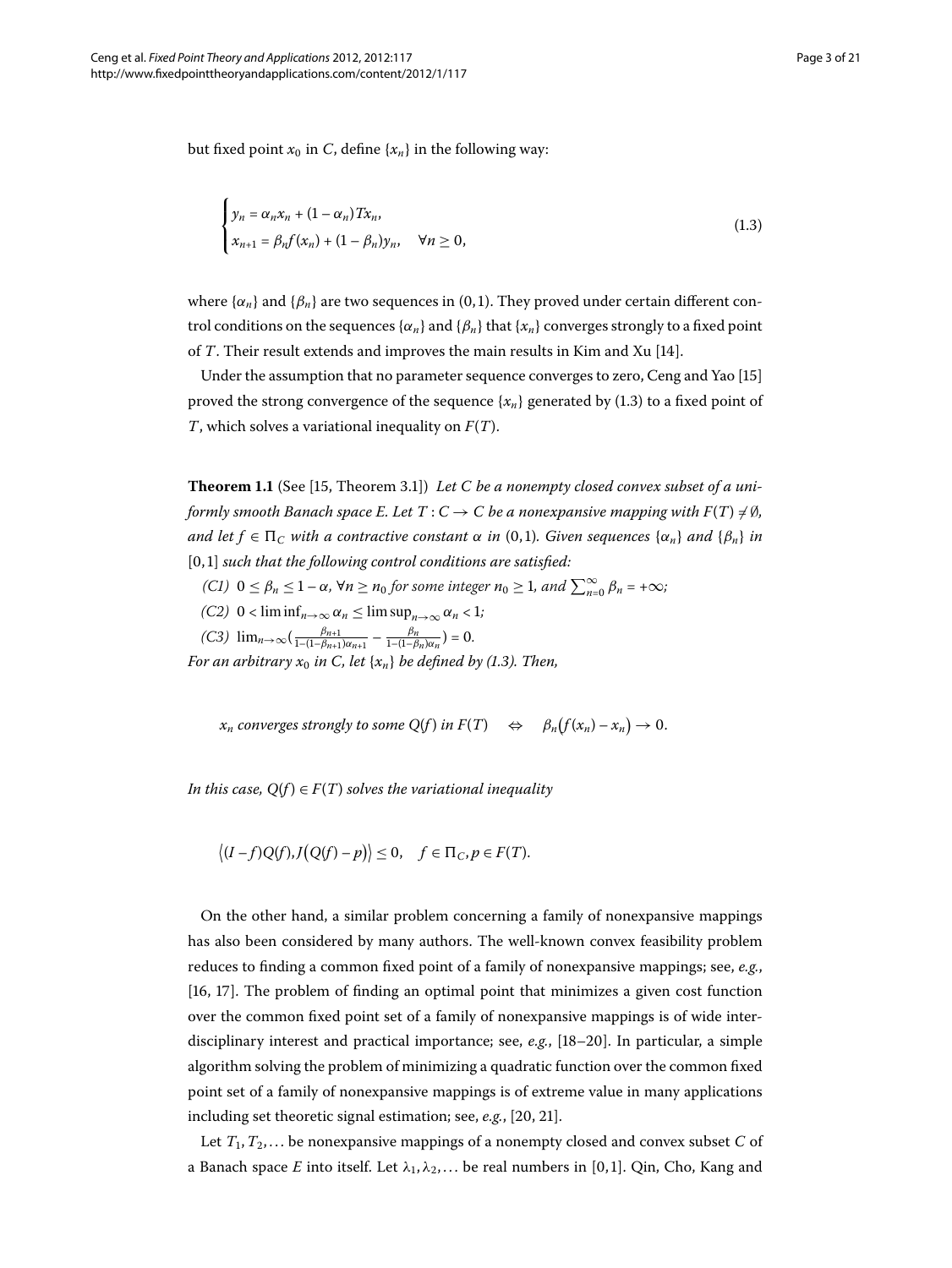<span id="page-3-1"></span> $\lambda$ 

Kang [\[](#page-19-20)22] considered the nonexpansive mapping  $W_n$  defined by

$$
U_{n,n+1} = I,
$$
  
\n
$$
U_{n,n} = \lambda_n T_n U_{n,n+1} + (1 - \lambda_n) I,
$$
  
\n
$$
U_{n,n-1} = \lambda_{n-1} T_{n-1} U_{n,n} + (1 - \lambda_{n-1}) I,
$$
  
\n...  
\n
$$
U_{n,k} = \lambda_k T_k U_{n,k+1} + (1 - \lambda_k) I,
$$
  
\n
$$
U_{n,k-1} = \lambda_{k-1} T_{k-1} U_{n,k} + (1 - \lambda_{k-1}) I,
$$
  
\n...  
\n
$$
U_{n,2} = \lambda_2 T_2 U_{n,3} + (1 - \lambda_2) I,
$$
  
\n
$$
W_n = U_{n,1} = \lambda_1 T_1 U_{n,2} + (1 - \lambda_1) I, \quad \forall n \ge 1.
$$
  
\n(1.4)

Motivated by  $[7, 8, 11, 12, 14, 23]$  $[7, 8, 11, 12, 14, 23]$  $[7, 8, 11, 12, 14, 23]$ , they proposed the following iterative algorithm:

<span id="page-3-2"></span><span id="page-3-0"></span>
$$
\begin{cases}\n x_0 = x \in C & \text{chosen arbitrarily,} \\
 y_n = \alpha_n x_n + (1 - \alpha_n) W_n x_n, \\
 x_{n+1} = \beta_n u + (1 - \beta_n) y_n, \quad \forall n \ge 0,\n\end{cases}
$$
\n(1.5)

where *u* in *C* is a given point. They proved

**Theorem 1.2** (See [\[](#page-19-20)22, Theorem 2.1 and its proof]) Let C be a nonempty closed convex *subset of a reflexive and strictly convex Banach space E with a weakly continuous duality map*  $J_{\varphi}$  *with gauge*  $\varphi$ *. Let*  $T_i$  *be a nonexpansive mapping from C into itself for i* = 1,2,... Assume that  $F = \bigcap_{i=1}^{\infty} F(T_i) \neq \emptyset$ . Given  $u \in C$  and given sequences  $\{\alpha_n\}$ ,  $\{\beta_n\}$  and  $\{\lambda_n\}$  in  $(0, 1)$  *satisfying* 

- $(i)$   $\lim_{n\to\infty} \beta_n = 0$  and  $\sum_{n=0}^{\infty} \beta_n = +\infty;$
- *(ii)*  $0 < \liminf_{n \to \infty} \alpha_n \le \limsup_{n \to \infty} \alpha_n < 1$ ;
- *(iii)*  $0 < \lambda_n \le b < 1$ ,  $\forall n \ge 1$  *for some b in* (0, 1)*.*

*Then the sequence*  $\{x_n\}$  *defined by (1.5) converges strongly to some point*  $Q(u)$  *in F. Here,*  $Q: C \rightarrow F$  thus defined is the unique sunny nonexpansive retraction of Reich type from C *onto F, that is,*  $Q(u) \in F$  *solves the variational inequality* 

<span id="page-3-3"></span>
$$
\big|Q(u)-u,J_{\varphi}\big(Q(u)-p\big)\big|\leq 0,\quad u\in C,p\in F.
$$

In this paper, let *E* be a reflexive and strictly convex Banach space which either is uniformly smooth or has a weakly continuous duality map  $J_{\varphi}$  with gauge  $\varphi$ . Combining two iterative methods  $(1.3)$  and  $(1.5)$ , we give the following hybrid viscosity approximation scheme. Let *C* be a nonempty closed convex subset of *E*, let  $T_i$  :  $C \rightarrow C$  be a nonexpansive mapping for each  $i = 1, 2, \ldots$ , such that  $F = \bigcap_{n=1}^{\infty} F(T_n) \neq \emptyset$ , and let  $f \in \Pi_C$ . Define  $\{x_n\}$  in the following way:

$$
\begin{cases}\n x_0 = x \in C & \text{chosen arbitrarily,} \\
 y_n = \alpha_n x_n + (1 - \alpha_n) W_n x_n, \\
 x_{n+1} = \beta_n f(x_n) + (1 - \beta_n) y_n, \quad \forall n \ge 0,\n\end{cases}
$$
\n(1.6)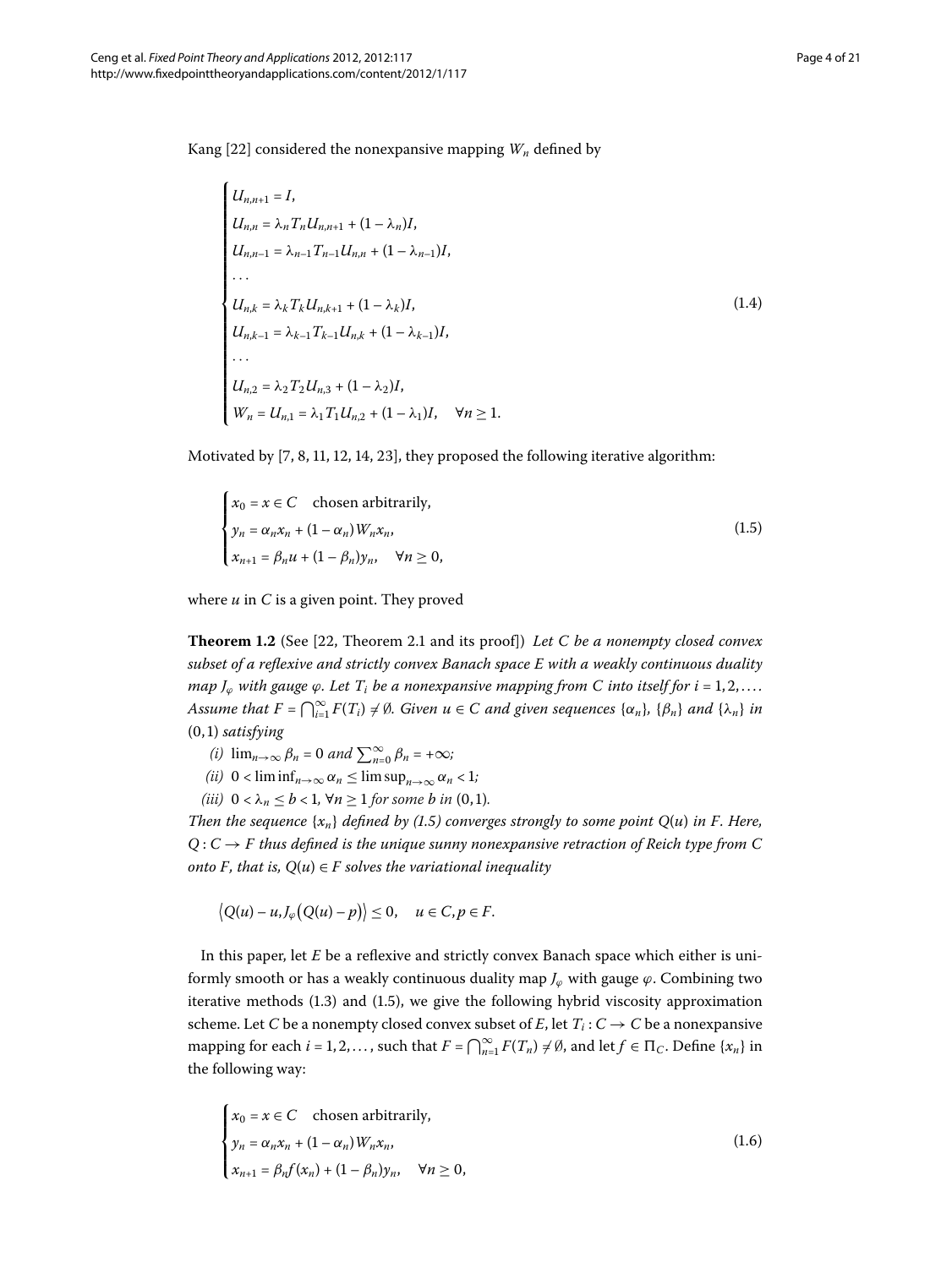<span id="page-4-0"></span>where  $W_n$  is defined by (1.4), { $\lambda_n$ } is a sequence in (0,1), and { $\alpha_n$ } and { $\beta_n$ } are two sequences in  $[0, 1]$ . It is proved under some appropriate control conditions on the sequences  ${\lambda_n}$ ,  ${\alpha_n}$  and  ${\beta_n}$  that  ${\alpha_n}$  converges strongly to a common fixed point *Q*(*f*) of the infinite family of nonexpansive mappings  $T_1, T_2, \ldots$ , which solves a variational inequality on  $F = \bigcap_{n=1}^{\infty} F(T_n)$ [.](#page-3-2) Such a result includes Theorem 1.2 as a special case. Furthermore, we also give a weak convergence theorem for the hybrid viscosity approximation method  $(1.6)$  $(1.6)$  $(1.6)$  involving an infinite family of nonexpansive mappings *T*,*T*, . . . in a Hilbert space *H*. The results presented in this paper can be viewed as supplements, improvements and exten-sions of some known results in the literature[,](#page-19-21)  $e.g., [1, 7, 8, 11-15, 22-24].$ 

## **2 Preliminaries**

Let *E* be a (real) Banach space with the Banach dual space  $E^*$  in pairing  $\langle \cdot, \cdot \rangle$ . We write  $x_n \rightharpoonup x$  to indicate that the sequence  $\{x_n\}$  converges weakly to *x*, and  $x_n \rightharpoonup x$  to indicate that  $\{x_n\}$  converges strongly to *x*. The unit sphere of *E* is denoted by  $U = \{x \in E : ||x|| = 1\}$ .

The norm of *E* is said to be *Gateaux differentiable* (and *E* is said to be *smooth*) if

<span id="page-4-1"></span>
$$
\lim_{t \to 0^+} \frac{\|x + ty\| - \|x\|}{t}
$$
\n(2.1)

exists for every  $x, y$  in *U*. Recall that if *E* is reflexive, then *E* is smooth if and only if  $E^*$  is *strictly convex, i.e.,* for every distinct  $x^*$ ,  $y^*$  in  $E^*$  of norm one, there holds  $||x^* + y^*||/2 < 1$ . The norm of *E* is said to be *uniformly Frechet differentiable* (and *E* is said to be *uniformly smooth*) if the limit in (2[.](#page-4-1)1) is attained uniformly for  $(x, y)$  in  $U \times U$ . Every uniformly smooth Banach space *E* is reflexive and smooth.

The *normalized duality mapping J* from *E* into the family of nonempty (by Hahn-Banach theorem) weak\* compact subsets of  $E^*$  is defined by

$$
J(x) = \{x^* \in E^* : \langle x, x^* \rangle = ||x||^2 = ||x^*||^2\}, \quad \forall x \in E.
$$

<span id="page-4-3"></span>If *E* is smooth then *J* is single-valued and norm-to-weak<sup>\*</sup> continuous. It is also well known that if *E* is uniformly smooth, then *J* is uniformly norm-to-norm continuous on bounded subsets of *E*.

In order to establish new strong and weak convergence theorems for hybrid viscosity approximation method  $(1.6)$ , we need the following lemmas. The first lemma is a very well-known (subdifferential) inequality; see, *e.g.*, [\[](#page-20-2)25].

<span id="page-4-2"></span>**Lemma 2.1** ([25[\]](#page-20-2)) Let E be a real Banach space and *J* the normalized duality map on E. *Then, for any given x*, *y in E, the following inequality holds:*

$$
||x + y||^2 \le ||x||^2 + 2\langle y, j(x + y) \rangle
$$
,  $\forall j(x + y) \in J(x + y)$ .

**Lemma 2.2** ([26, Lemma 2]) Let  $\{x_n\}$  and  $\{y_n\}$  be bounded sequences in a Banach space *E, and let*  $\{\beta_n\}$  *be a sequence in* [0,1] *such that*  $0 < \liminf_{n \to \infty} \beta_n \le \limsup_{n \to \infty} \beta_n < 1$ . *Suppose*  $x_{n+1} = (1 - \beta_n)y_n + \beta_n x_n$  *for all integers*  $n \ge 0$  *and*  $\limsup_{n \to \infty} (\|y_{n+1} - y_n\| - \|x_{n+1} - y_n\|)$  $||x_n|| \leq 0$ . Then,  $\lim_{n \to \infty} ||y_n - x_n|| = 0$ .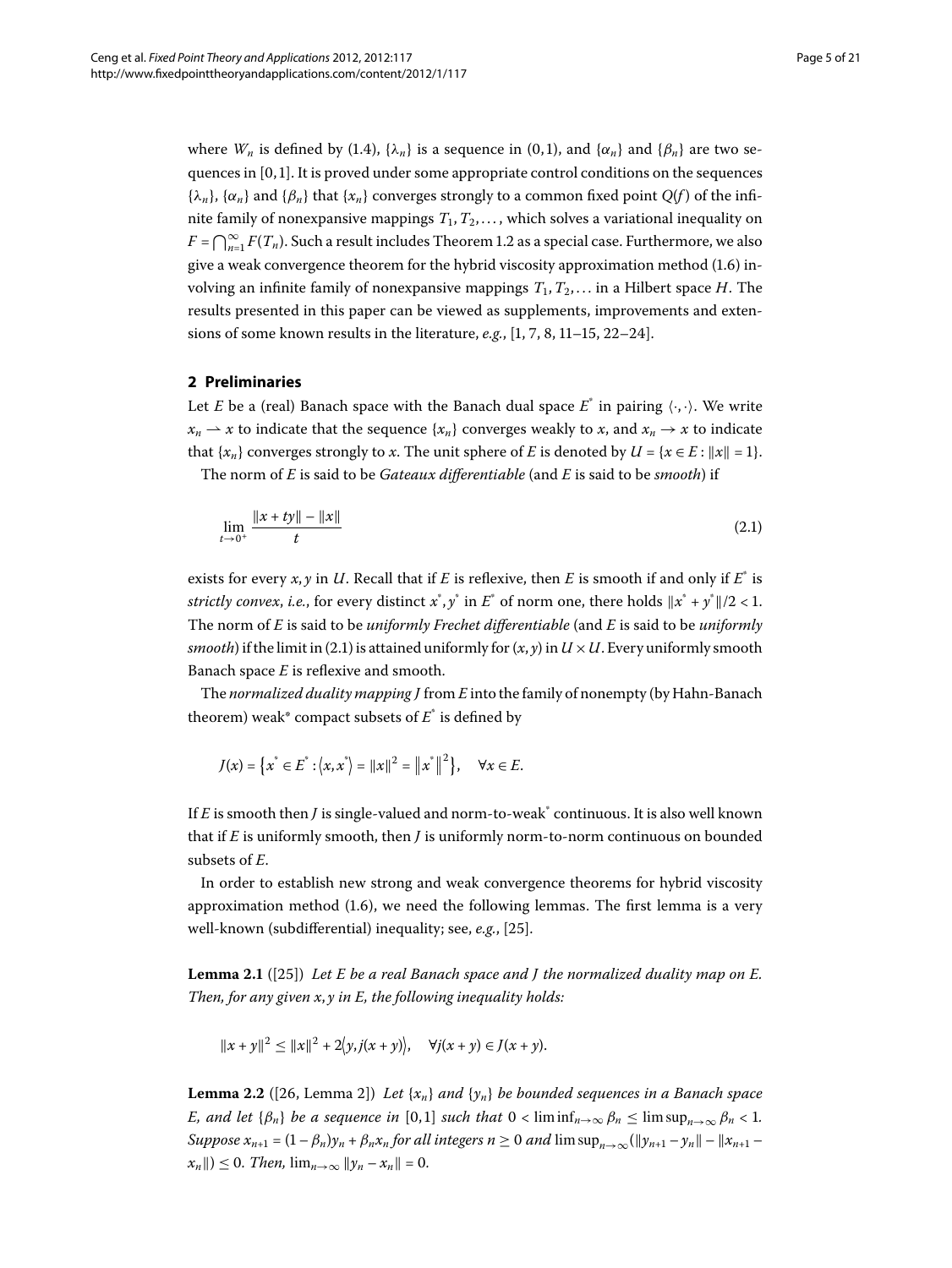<span id="page-5-1"></span>**Lemma 2.3** ([27[\]](#page-20-4)) Let  $\{s_n\}$  be a sequence of nonnegative real numbers satisfying the con*dition*

$$
s_{n+1} \leq (1 - \mu_n)s_n + \mu_n \nu_n, \quad \forall n \geq 1,
$$

*where* {*μn*}*,* {*νn*} *are sequences of real numbers such that*  $(i) \{\mu_n\} \subset [0,1]$  and  $\sum_{n=1}^{\infty} \mu_n = +\infty$ , or equivalently,

$$
\prod_{n=1}^{\infty} (1 - \mu_n) := \lim_{n \to \infty} \prod_{k=1}^{n} (1 - \mu_k) = 0;
$$

*(ii)*  $\limsup_{n\to\infty} v_n \leq 0$ , or  $\sum_{n=1}^{\infty} \mu_n v_n$  is convergent. *Then,*  $\lim_{n\to\infty} s_n = 0$ .

Recall that, if  $D \subseteq C$  are nonempty subsets of a Banach space *E* such that *C* is nonempty, closed and convex, then a mapping  $Q: C \rightarrow D$  is *sunny* [28] provided  $Q(x + t(x - Q(x)))$  =  $Q(x)$  for all *x* in *C* and  $t \ge 0$  whenever  $x + t(x - Q(x)) \in C$ . A *sunny nonexpansive retraction* is a sunny retraction, which is also nonexpansive. Sunny nonexpansive retractions play an important role; see, e.g., [\[](#page-19-4)1, 22[\]](#page-19-20). They are characterized as follows [28]: if *E* is a smooth Banach space, then  $Q: C \rightarrow D$  is a sunny nonexpansive retraction if and only if there holds the inequality

<span id="page-5-0"></span>
$$
\langle x - Qx, J(y - Qx) \rangle \leq 0, \quad \forall x \in C, y \in D.
$$

**Lemma 2.4** ([1, Theorem 4.1]) *Let E be a uniformly smooth Banach space, C be a* nonempty closed convex subset of E, T : C  $\rightarrow$  C be a nonexpansive mapping with F(T) ≠ Ø*, and*  $f \in \Pi_C$ *. Then*  $\{x_t\}$  *defined by* 

$$
x_t = tf(x_t) + (1-t)Tx_t, \quad \forall t \in (0,1),
$$

*converges strongly to a point in*  $F(T)$ *. Define*  $Q: \Pi_C \rightarrow F(T)$  *by* 

$$
Q(f):=\lim_{t\to 0^+}x_t.
$$

*Then, Q*(*f* ) *solves the variational inequality*

$$
\langle (I-f)Q(f),J(Q(f)-p)\rangle\leq 0,\quad \forall p\in F(T).
$$

*In particular, if f* =  $u \in C$  *is a constant, then the map*  $u \mapsto Q(u)$  *is reduced to the sunny nonexpansive retraction of Reich type from C onto F*(*T*)*, i.e.,*

$$
\big|Q(u)-u,J\big(Q(u)-p\big)\big|\leq 0,\quad \forall p\in F(T).
$$

Recall that a *gauge* is a continuous strictly increasing function  $\varphi$  :  $[0,\infty) \rightarrow [0,\infty)$  such that  $\varphi$ (0) = 0 and  $\varphi$ (*t*)  $\rightarrow \infty$  as *t*  $\rightarrow \infty$ . Associated to gauge  $\varphi$  is the duality map *J*<sub> $\varphi$ </sub> : *E*  $\rightarrow$  $2^{\mathit{E}^*}$  defined by

$$
J_{\varphi}(x) = \{x^* \in E^* : \langle x, x^* \rangle = ||x|| \varphi(||x||), ||x^*|| = \varphi(||x||)\}, \quad \forall x \in E.
$$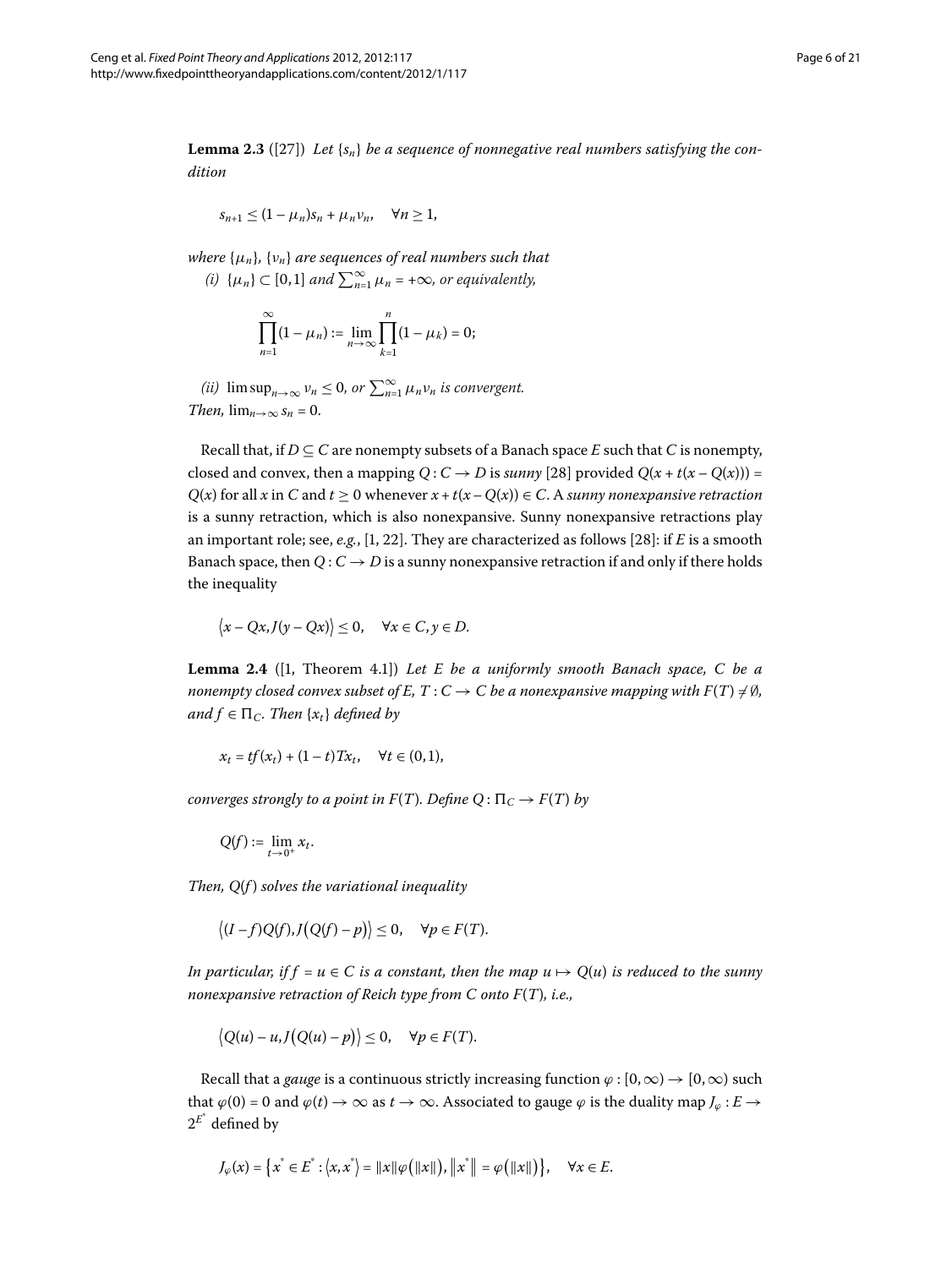Following Browder [29], we say that a Banach space *E* has a *weakly continuous duality map* if there exists gauge  $\varphi$  for which the duality map  $J_{\varphi}$  is single-valued and weak-toweak<sup>\*</sup> sequentially continuous. It is known that  $l^p$  has a weakly continuous duality map with gauge  $\varphi(t) = t^{p-1}$  for all  $1 < p < +\infty$ . Set

$$
\Phi(t)=\int_0^t \varphi(\tau)\,d\tau,\quad \forall t\geq 0.
$$

Then

$$
J_{\varphi}(x) = \partial \Phi(|x||), \quad \forall x \in E,
$$

<span id="page-6-1"></span>where ∂ denotes the subdifferential in the sense of convex analysis; see [25[,](#page-20-2) 30[\]](#page-20-7) for more details.

The first part of the following lemma is an immediate consequence of the subdifferential inequality, and the proof of the second part can be found in [31].

**Lemma 2.5** Assume that E has a weakly continuous duality map  $J_{\varphi}$  with gauge  $\varphi$ . *(i)* For all  $x, y \in E$ , there holds the inequality

$$
\Phi(|x+y||) \leq \Phi(|x||) + \langle y, J_{\varphi}(x+y) \rangle.
$$

*(ii) Assume a sequence* {*xn*} *in E is weakly convergent to a point x. Then there holds the identity*

<span id="page-6-0"></span>
$$
\limsup_{n\to\infty}\Phi\big(\|x_n-y\|\big)=\limsup_{n\to\infty}\Phi\big(\|x_n-x\|\big)+\Phi\big(\|y-x\|\big),\quad\forall y\in E.
$$

Xu  $[4]$  showed that, if  $E$  is a reflexive Banach space and has a weakly continuous duality map  $J_{\varphi}$  with gauge  $\varphi$ , then there is a sunny nonexpansive retraction from *C* onto *F*(*T*). Further this result is extended to the following general case.

**Lemma 2.6** ([\[](#page-20-9)32, Theorem 3.1 and its proof]) *Let E be a reflexive Banach space and have a weakly continuous duality map J<sup>ϕ</sup> with gauge ϕ, let C be a nonempty closed convex subset of E, let T* : *C*  $\rightarrow$  *C be a nonexpansive mapping with F*(*T*)  $\neq$  Ø, and let  $f \in \Pi_C$ . Then { $x_t$ } *defined by*

$$
x_t = tf(x_t) + (1-t)Tx_t, \quad \forall t \in (0,1),
$$

*converges strongly to a point in*  $F(T)$  *as*  $t \to 0^+$ *. Define*  $Q: \Pi_C \to F(T)$  *by* 

$$
Q(f) := \lim_{t \to 0^+} x_t.
$$

*Then, Q*(*f* ) *solves the variational inequality*

$$
\langle (I-f)Q(f), J_{\varphi}(Q(f)-p) \rangle \leq 0, \quad \forall p \in F(T).
$$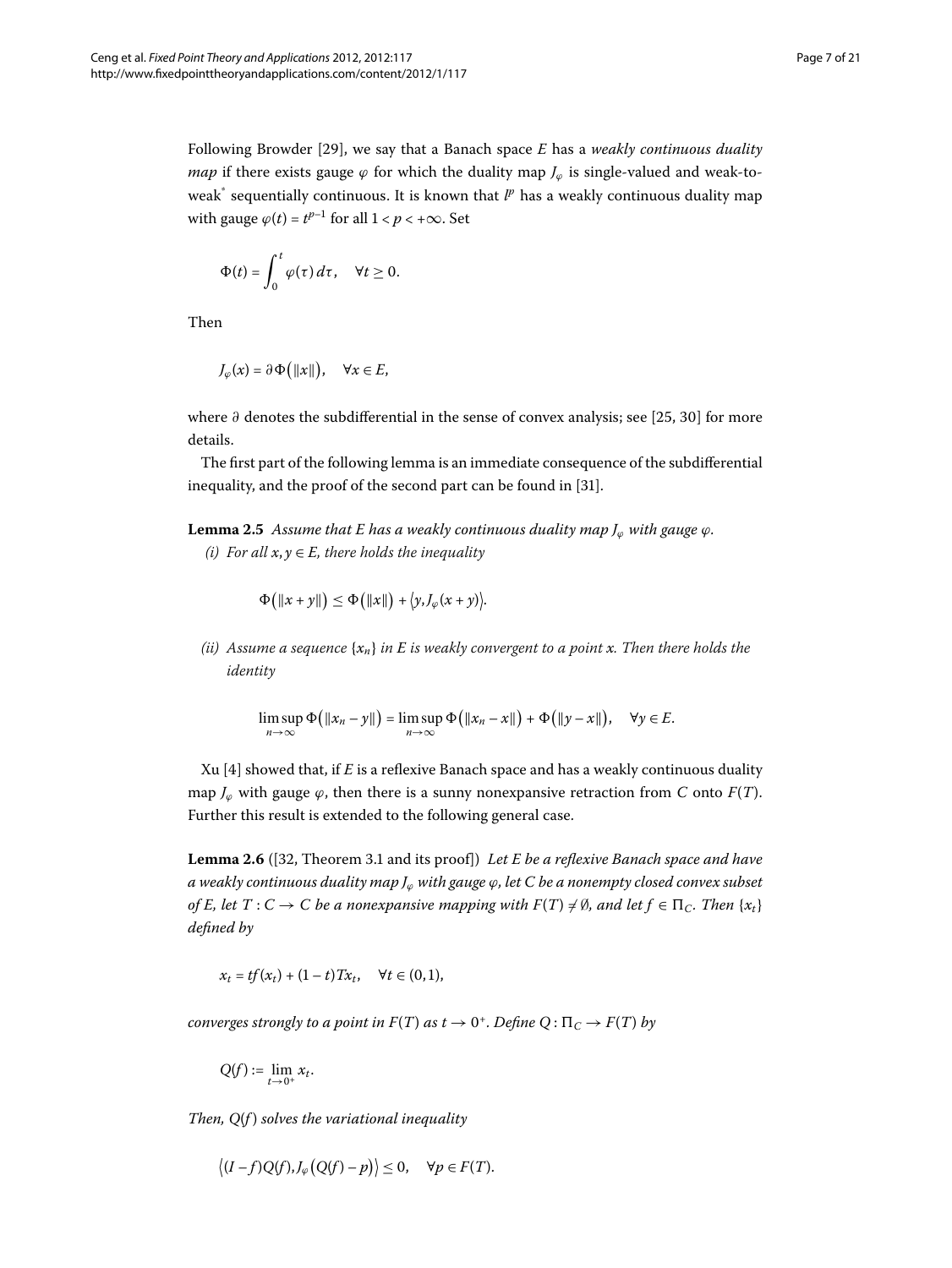*In particular, if f* =  $u \in C$  *is a constant, then the map*  $u \mapsto Q(u)$  *is reduced to the sunny nonexpansive retraction of Reich type from C onto F*(*T*)*, i.e.,*

$$
\big|Q(u)-u,J_{\varphi}\big(Q(u)-p\big)\big|\leq 0,\quad \forall p\in F(T).
$$

Recall that *E* satisfies Opial's property [33] provided, for each sequence  $\{x_n\}$  in *E*, the condition  $x_n \rightharpoonup x$  implies

<span id="page-7-5"></span>
$$
\limsup_{n\to\infty}||x_n - x|| < \limsup_{n\to\infty}||x_n - y||, \quad \forall y \in E, y \neq x.
$$

It is known in [33[\]](#page-20-10) that each  $l^p$  ( $1 \leq p < +\infty$ ) enjoys this property, while  $L^p$  does not unless  $p = 2$ . It is known in [34] that every separable Banach space can be equivalently renormed so that it satisfies Opial's property. We denote by  $\omega_w(x_n)$  the *weak*  $\omega$ *-limit set* of  $\{x_n\}$ *, i.e.*,

<span id="page-7-3"></span>
$$
\omega_w(x_n) = \left\{ \bar{x} \in E : x_{n_i} \longrightarrow \bar{x} \text{ for some subsequence } \{x_{n_i}\} \text{ of } \{x_n\} \right\}. \tag{2.2}
$$

<span id="page-7-4"></span>Finally, recall that in a Hilbert space *H*, there holds the following equality

<span id="page-7-6"></span>
$$
\|\lambda x + (1 - \lambda)y\|^2 = \lambda \|x\|^2 + (1 - \lambda)\|y\|^2 - \lambda(1 - \lambda)\|x - y\|^2, \quad \forall x, y \in H, \forall \lambda \in [0, 1]. \tag{2.3}
$$

See, *e.g.*, Takahashi [\[](#page-20-12)35].

We will also use the following elementary lemmas in the sequel.

**Lemma 2.7** ([36]) Let  $\{a_n\}$  and  $\{b_n\}$  be the sequences of nonnegative real numbers such *that*  $\sum_{n=0}^{\infty} b_n < \infty$  and  $a_{n+1} \le a_n + b_n$  for all  $n \ge 0$ . Then  $\lim_{n\to\infty} a_n$  exists.

<span id="page-7-0"></span>**Lemma 2.8** (Demiclosedness Principle [25[,](#page-20-2) 30[\]](#page-20-7)) *Assume that T is a nonexpansive selfmapping of a nonempty closed convex subset C of a Hilbert space H. If T has a fixed point, then*  $I - T$  *is demiclosed. That is, whenever*  $x_n \rightharpoonup x$  *in* C and  $(I - T)x_n \rightharpoonup y$  *in* H, *it follows that*  $(I - T)x = y$ *. Here, I is the identity operator of H.* 

#### **3 Main results**

**Lemma 3.1** ([\[](#page-20-1)24]) *Let C be a nonempty closed convex subset of a strictly convex Banach* space E. Let  $T_1, T_2, \ldots$  be nonexpansive mappings from C into itself such that  $\bigcap_{n=1}^\infty F(T_n) \neq \emptyset$ *and let*  $\lambda_1, \lambda_2, \ldots$  *be real numbers such that*  $0 < \lambda_n \leq b < 1$  *for all*  $n \geq 1$ *. Then, for every x in C* and  $k \geq 1$ , the limit  $\lim_{n\to\infty} U_{n,k}x$  exists.

Using Lemma 3.1, one can define the mapping *W* from *C* into itself as follows.

<span id="page-7-2"></span><span id="page-7-1"></span>
$$
Wx = \lim_{n \to \infty} W_n x = \lim_{n \to \infty} U_{n,1} x, \quad \forall x \in C.
$$
\n(3.1)

Such a mapping *W* is called the *W*-mapping generated by  $T_1, T_2, \ldots$  and  $\lambda_1, \lambda_2, \ldots$ . Throughout this paper, we always assume that  $0 < \lambda_n \leq b < 1$  for some real constant *b* and for all  $n \geq 1$ .

**Lemma 3.2** ([24]) Let C be a nonempty closed convex subset of a strictly convex Banach space E. Let  $T_1, T_2, \ldots$  be nonexpansive mappings of C into itself such that  $\bigcap_{n=1}^\infty F(T_n) \neq \emptyset$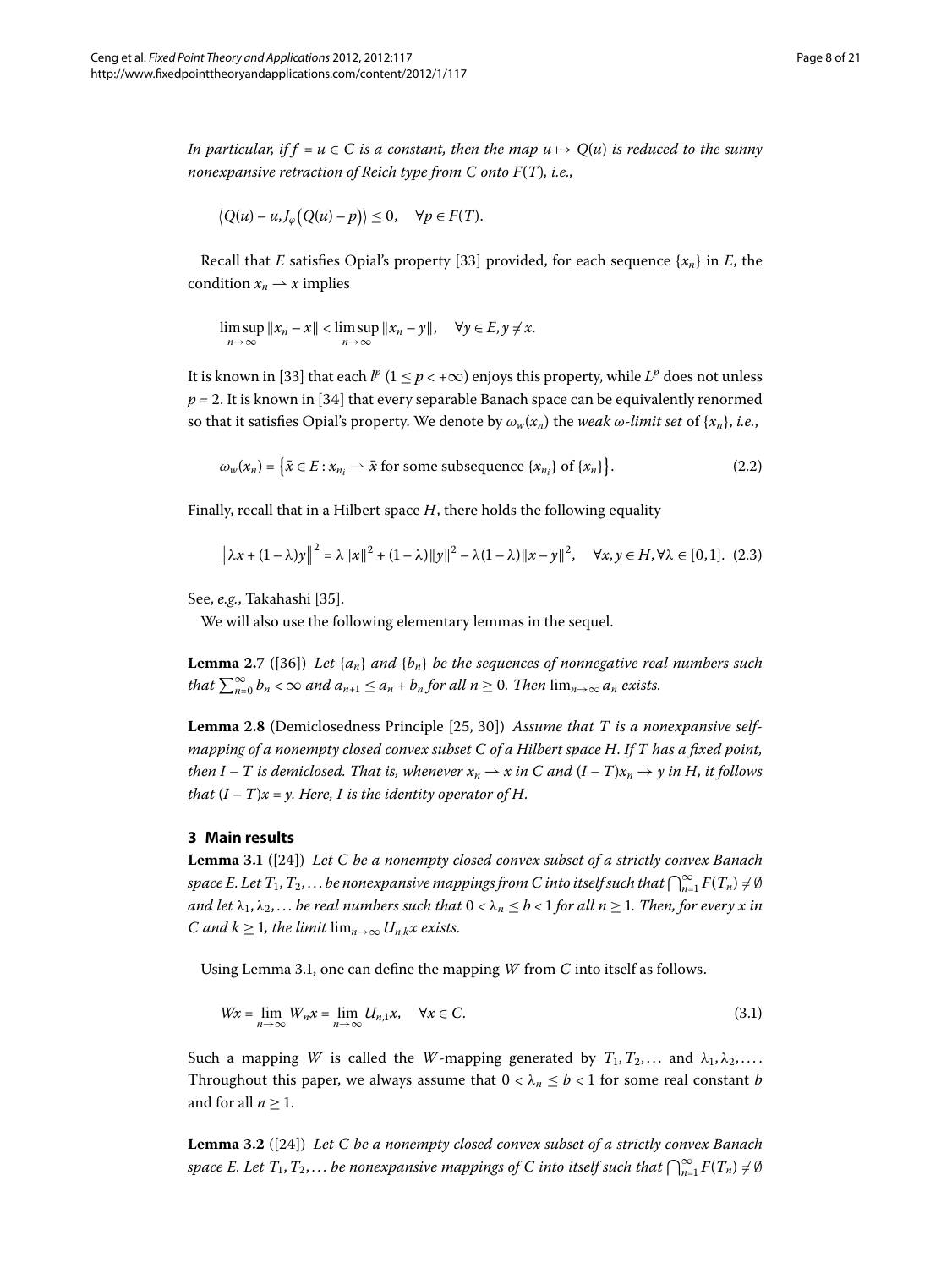<span id="page-8-1"></span>*and let*  $\lambda_1, \lambda_2, \ldots$  *be real numbers such that*  $0 < \lambda_n \leq b < 1$  *for any n*  $\geq 1$ *. Then, F(W)* =  $\bigcap_{n=1}^{\infty} F(T_n)$ .

Here comes the main result of this paper.

**Theorem .** *Let C be a nonempty closed convex subset of a reflexive and strictly convex Banach space E. Assume, in addition, E either is uniformly smooth or has a weakly continuous duality map*  $J_{\varphi}$  *with gauge*  $\varphi$ *. Let*  $T_i$  :  $C \rightarrow C$  *be a nonexpansive mapping for each*  $i = 1, 2, \ldots$  such that  $F = \bigcap_{i=1}^{\infty} F(T_i) \neq \emptyset$ , and  $f \in \Pi_C$  with contractive constant  $\alpha$  in  $(0, 1)$ . *Given sequences*  $\{\alpha_n\}$ *,*  $\{\beta_n\}$  *and*  $\{\lambda_n\}$  *in* [0,1]*, the following conditions are satisfied:* 

- <span id="page-8-0"></span> $(CI)$   $0 \le \beta_n \le 1 - \alpha$ ,  $\forall n \ge n_0$  for some  $n_0 \ge 1$ , and  $\sum_{n=0}^{\infty} \beta_n = +\infty$ ;
- *(C2)*  $0 < \liminf_{n \to \infty} \alpha_n \le \limsup_{n \to \infty} \alpha_n < 1$ ;  $(C3)$   $\lim_{n\to\infty} \left( \frac{\beta_{n+1}}{1-(1-\beta_{n+1})\alpha_{n+1}} - \frac{\beta_n}{1-(1-\beta_n)\alpha_n} \right) = 0;$
- *(C4)*  $0 < \lambda_n \leq b < 1$ ,  $\forall n \geq 1$  *for some constant b in* (0,1)*.*

*For an arbitrary*  $x_0 \in C$ *, let*  $\{x_n\}$  *be generated by* 

$$
\begin{cases}\n y_n = \alpha_n x_n + (1 - \alpha_n) W_n x_n, \\
 x_{n+1} = \beta_n f(x_n) + (1 - \beta_n) y_n, \quad \forall n \ge 0.\n\end{cases}
$$
\n(3.2)

*Then,*

 $x_n$  *converges strongly to some point*  $Q(f)$  *in F* 

 $\Leftrightarrow$   $\beta_n(f(x_n)-x_n)\to 0.$ 

*In this case,*

*(i) if*  $E$  *is uniformly smooth, then*  $Q(f) \in F$  *solves the variational inequality* 

$$
\langle (I-f)Q(f),J(Q(f)-p) \rangle \leq 0, \quad f \in \Pi_C, p \in F;
$$

*(ii) if E* has a weakly continuous duality map  $J_{\omega}$  with gauge  $\varphi$ , then  $Q(f) \in F$  solves the *variational inequality*

$$
\langle (I-f)Q(f), J_{\varphi}(Q(f)-p) \rangle \leq 0, \quad f \in \Pi_C, p \in F.
$$

*Proof* First, let us show that  $\{x_n\}$  is bounded. Indeed, taking an element  $p$  in  $F = \bigcap_{i=1}^{\infty} F(T_i)$ arbitrarily, we obtain that  $p = W_n p$  for all  $n \ge 0$ . It follows from the nonexpansivity of  $W_n$ that

$$
||y_n-p|| \leq \alpha_n ||x_n-p|| + (1-\alpha_n)||W_nx_n-p|| \leq ||x_n-p||.
$$

Observe that

$$
||x_{n+1} - p|| = ||\beta_n(f(x_n) - p) + (1 - \beta_n)(y_n - p)||
$$
  
\n
$$
\leq \beta_n(||f(x_n) - f(p)|| + ||f(p) - p||) + (1 - \beta_n)||y_n - p||
$$
  
\n
$$
\leq \beta_n(\alpha ||x_n - p|| + ||f(p) - p||) + (1 - \beta_n)||x_n - p||
$$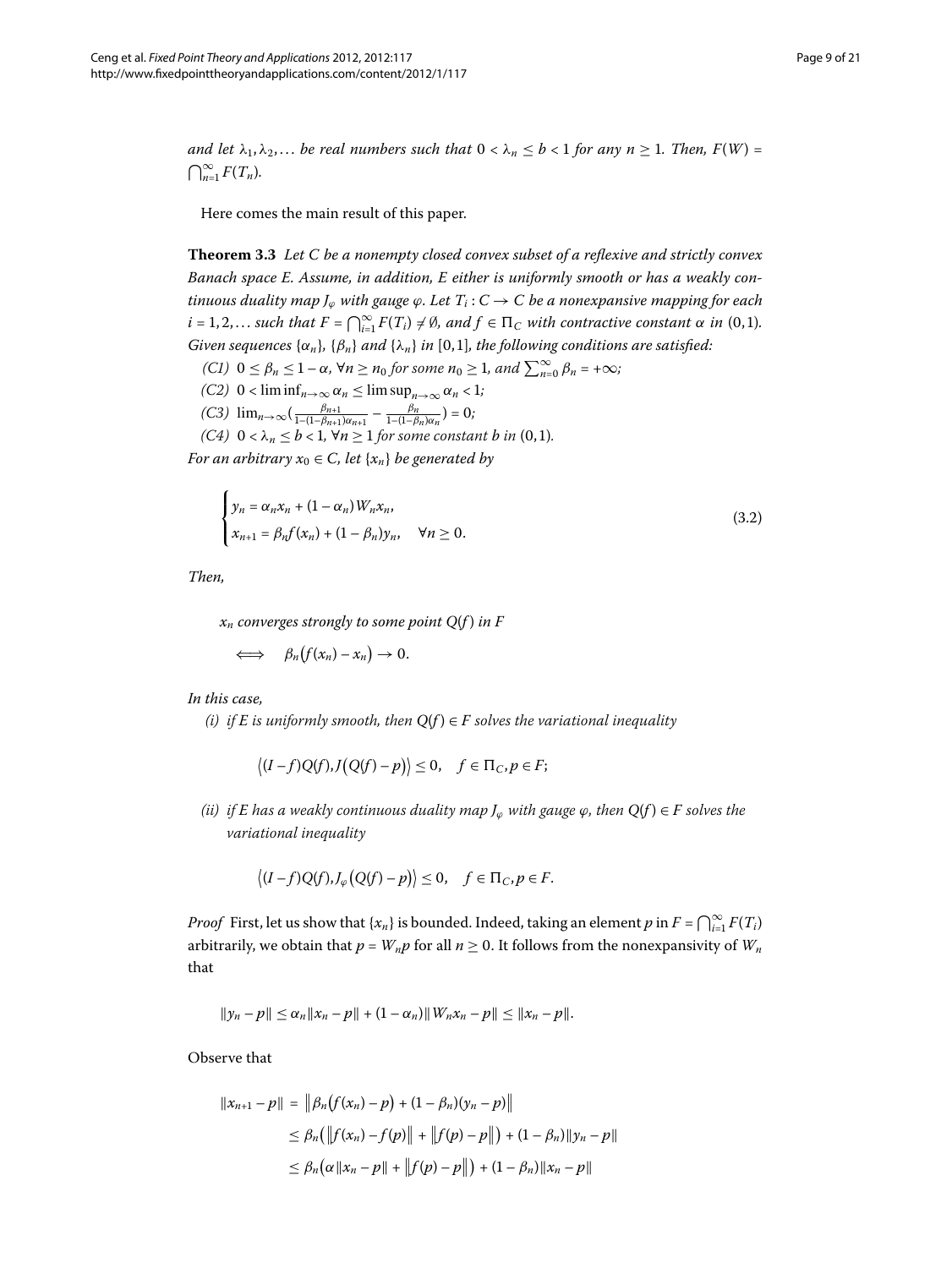$$
= (1 - (1 - \alpha)\beta_n) ||x_n - p|| + \beta_n ||f(p) - p||
$$
  
\n
$$
\leq \max \left\{ ||x_n - p||, \frac{||f(p) - p||}{1 - \alpha} \right\}.
$$

By simple induction, we have

$$
||x_n - p|| \le \max\left\{ ||x_0 - p||, \frac{||f(p) - p||}{1 - \alpha} \right\}.
$$

Hence  $\{x_n\}$  is bounded, and so are the sequences  $\{y_n\}$ ,  $\{W_n x_n\}$  and  $\{f(x_n)\}$ .

Suppose that  $x_n \to Q(f) \in F$  as  $n \to \infty$ . Then  $Q(f) = W_n Q(f)$  for all  $n \ge 0$ . From (3.2) it follows that

$$
||y_n - Q(f)|| \le \alpha_n ||x_n - Q(f)|| + (1 - \alpha_n) ||W_n x_n - Q(f)||
$$
  
\n
$$
\le \alpha_n ||x_n - Q(f)|| + (1 - \alpha_n) ||x_n - Q(f)||
$$
  
\n
$$
= ||x_n - Q(f)|| \to 0 \quad (n \to \infty),
$$

that is,  $y_n \to Q(f)$ . Again from (3.2) we obtain that

$$
\|\beta_n(f(x_n)-x_n)\| = \|x_{n+1}-x_n-(1-\beta_n)(y_n-x_n)\|
$$
  
\n
$$
\leq \|x_{n+1}-x_n\|+(1-\beta_n)\|y_n-x_n\| \to 0.
$$

Conversely, suppose that  $\beta_n(f(x_n) - x_n) \to 0 \ (n \to \infty)$ . Put

<span id="page-9-0"></span>
$$
\gamma_n=(1-\beta_n)\alpha_n, \quad \forall n\geq 0.
$$

Then, it follows from  $(C1)$  and  $(C2)$  that

<span id="page-9-1"></span>
$$
\alpha_n \geq \gamma_n = (1 - \beta_n)\alpha_n \geq (1 - (1 - \alpha))\alpha_n = \alpha \alpha_n, \quad \forall n \geq n_0,
$$

and hence

$$
0 < \liminf_{n \to \infty} \gamma_n \le \limsup_{n \to \infty} \gamma_n < 1. \tag{3.3}
$$

Define *zn* by

$$
x_{n+1} = \gamma_n x_n + (1 - \gamma_n) z_n. \tag{3.4}
$$

Observe that

$$
z_{n+1} - z_n
$$
  
= 
$$
\frac{x_{n+2} - y_{n+1}x_{n+1}}{1 - y_{n+1}} - \frac{x_{n+1} - y_nx_n}{1 - y_n}
$$
  
= 
$$
\frac{\beta_{n+1}f(x_{n+1}) + (1 - \beta_{n+1})y_{n+1} - y_{n+1}x_{n+1}}{1 - y_{n+1}} - \frac{\beta_n f(x_n) + (1 - \beta_n)y_n - y_nx_n}{1 - y_n}
$$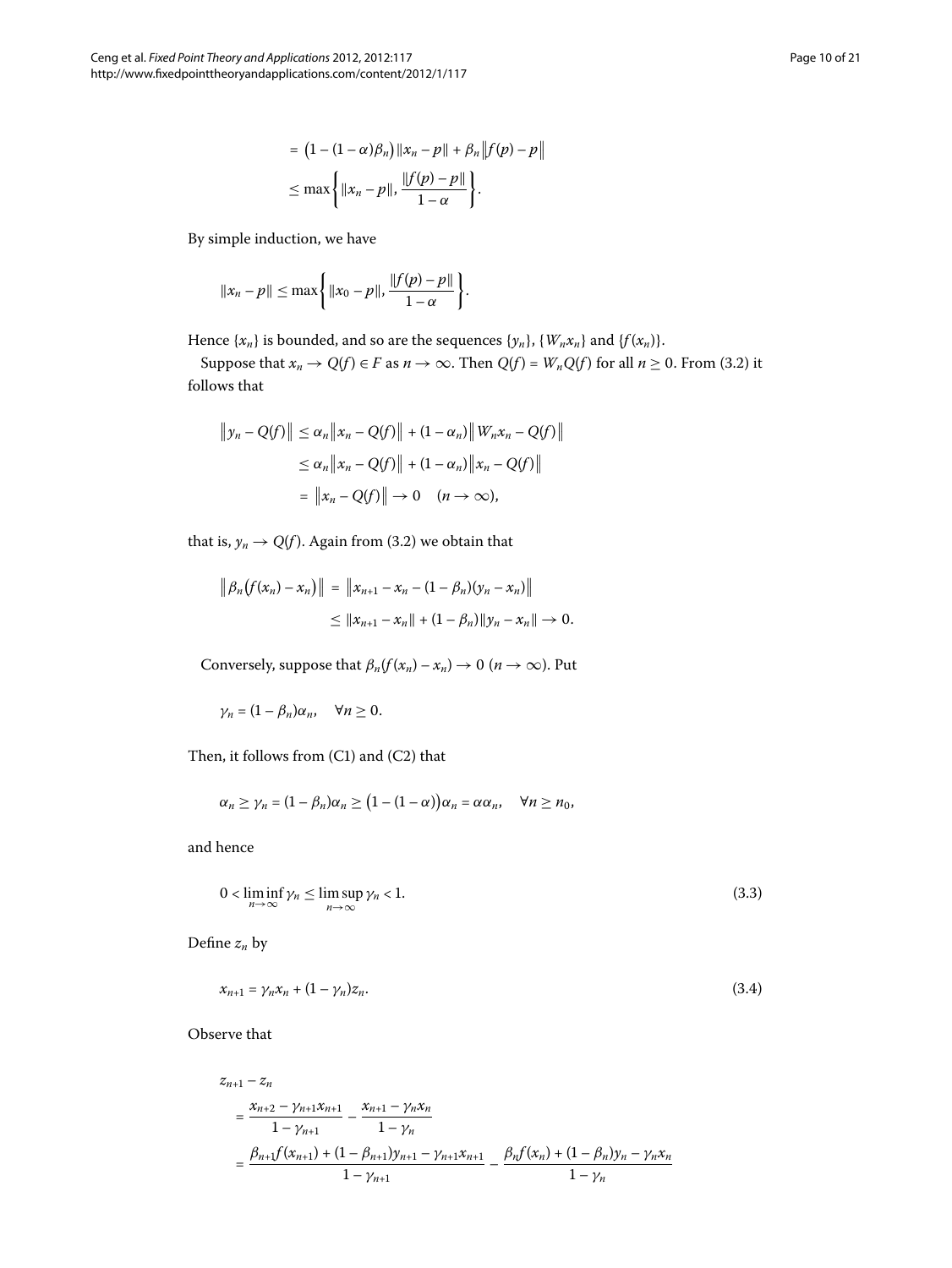$$
= \left(\frac{\beta_{n+1}f(x_{n+1})}{1-\gamma_{n+1}} - \frac{\beta_{n}f(x_{n})}{1-\gamma_{n}}\right) - \frac{(1-\beta_{n})[\alpha_{n}x_{n} + (1-\alpha_{n})W_{n}x_{n}] - \gamma_{n}x_{n}}{1-\gamma_{n}} + \frac{(1-\beta_{n+1})[\alpha_{n+1}x_{n+1} + (1-\alpha_{n+1})W_{n+1}x_{n+1}] - \gamma_{n+1}x_{n+1}}{1-\gamma_{n+1}} \\
= \left(\frac{\beta_{n+1}f(x_{n+1})}{1-\gamma_{n+1}} - \frac{\beta_{n}f(x_{n})}{1-\gamma_{n}}\right) + \frac{(1-\beta_{n+1})(1-\alpha_{n+1})W_{n+1}x_{n+1}}{1-\gamma_{n}} - \frac{(1-\beta_{n})(1-\alpha_{n})W_{n}x_{n}}{1-\gamma_{n}} \\
= \left(\frac{\beta_{n+1}f(x_{n+1})}{1-\gamma_{n+1}} - \frac{\beta_{n}f(x_{n})}{1-\gamma_{n}}\right) + (W_{n+1}x_{n+1} - W_{n}x_{n}) - \frac{\beta_{n+1}}{1-\gamma_{n+1}}W_{n+1}x_{n+1} + \frac{\beta_{n}}{1-\gamma_{n}}W_{n}x_{n} \\
= \left(\frac{\beta_{n+1}}{1-\gamma_{n+1}} - \frac{\beta_{n}}{1-\gamma_{n}}\right)f(x_{n+1}) + \frac{\beta_{n}}{1-\gamma_{n}}\left(f(x_{n+1}) - f(x_{n})\right) + (W_{n+1}x_{n+1} - W_{n}x_{n}) \\
- \left(\frac{\beta_{n+1}}{1-\gamma_{n+1}} - \frac{\beta_{n}}{1-\gamma_{n}}\right)W_{n+1}x_{n+1} - (W_{n+1}x_{n+1} - W_{n}x_{n})\frac{\beta_{n}}{1-\gamma_{n}} \\
= \left(\frac{\beta_{n+1}}{1-\gamma_{n+1}} - \frac{\beta_{n}}{1-\gamma_{n}}\right)\left(f(x_{n+1}) - W_{n+1}x_{n+1}\right) + \frac{\beta_{n}}{1-\gamma_{n}}\left(f(x_{n+1}) - f(x_{n})\right) \\
+ \frac{1-\gamma_{n}-\beta_{n}}{1-\gamma_{n}}\left(W_{n+1}x_{n+1} - W_{n}x_{n}\right).
$$

It follows that

<span id="page-10-1"></span>
$$
||z_{n+1} - z_n||
$$
  
\n
$$
\leq \left| \frac{\beta_{n+1}}{1 - \gamma_{n+1}} - \frac{\beta_n}{1 - \gamma_n} \right| ||f(x_{n+1}) - W_{n+1}x_{n+1}|| + \frac{\beta_n}{1 - \gamma_n} ||f(x_{n+1}) - f(x_n)||
$$
  
\n
$$
+ \frac{1 - \gamma_n - \beta_n}{1 - \gamma_n} ||W_{n+1}x_{n+1} - W_nx_n||
$$
  
\n
$$
\leq \left| \frac{\beta_{n+1}}{1 - \gamma_{n+1}} - \frac{\beta_n}{1 - \gamma_n} \right| (||f(x_{n+1})|| + ||W_{n+1}x_{n+1}||) + \frac{\alpha \beta_n}{1 - \gamma_n} ||x_{n+1} - x_n||
$$
  
\n
$$
+ \frac{1 - \gamma_n - \beta_n}{1 - \gamma_n} (||W_{n+1}x_{n+1} - W_{n+1}x_n|| + ||W_{n+1}x_n - W_nx_n||)
$$
  
\n
$$
\leq \left| \frac{\beta_{n+1}}{1 - \gamma_{n+1}} - \frac{\beta_n}{1 - \gamma_n} \right| (||f(x_{n+1})|| + ||W_{n+1}x_{n+1}||) + \frac{\alpha \beta_n}{1 - \gamma_n} ||x_{n+1} - x_n||
$$
  
\n
$$
+ \frac{1 - \gamma_n - \beta_n}{1 - \gamma_n} (||x_{n+1} - x_n|| + ||W_{n+1}x_n - W_nx_n||)
$$
  
\n
$$
\leq ||x_{n+1} - x_n|| + \left| \frac{\beta_{n+1}}{1 - \gamma_{n+1}} - \frac{\beta_n}{1 - \gamma_n} \right| (||f(x_{n+1})|| + ||W_{n+1}x_{n+1}||)
$$
  
\n
$$
+ ||W_{n+1}x_n - W_nx_n||.
$$
\n(3.5)

<span id="page-10-0"></span>Since  $T_i$  and  $U_{n,i}$  are nonexpansive, from (1.4) we have

$$
||W_{n+1}x_n - W_nx_n|| = ||\lambda_1 T_1 U_{n+1,2}x_n - \lambda_1 T_1 U_{n,2}x_n||
$$
  
\n
$$
\leq \lambda_1 ||U_{n+1,2}x_n - U_{n,2}x_n||
$$
  
\n
$$
= \lambda_1 ||\lambda_2 T_2 U_{n+1,3}x_n - \lambda_2 T_2 U_{n,3}x_n||
$$
  
\n
$$
\leq \lambda_1 \lambda_2 ||U_{n+1,3}x_n - U_{n,3}x_n||
$$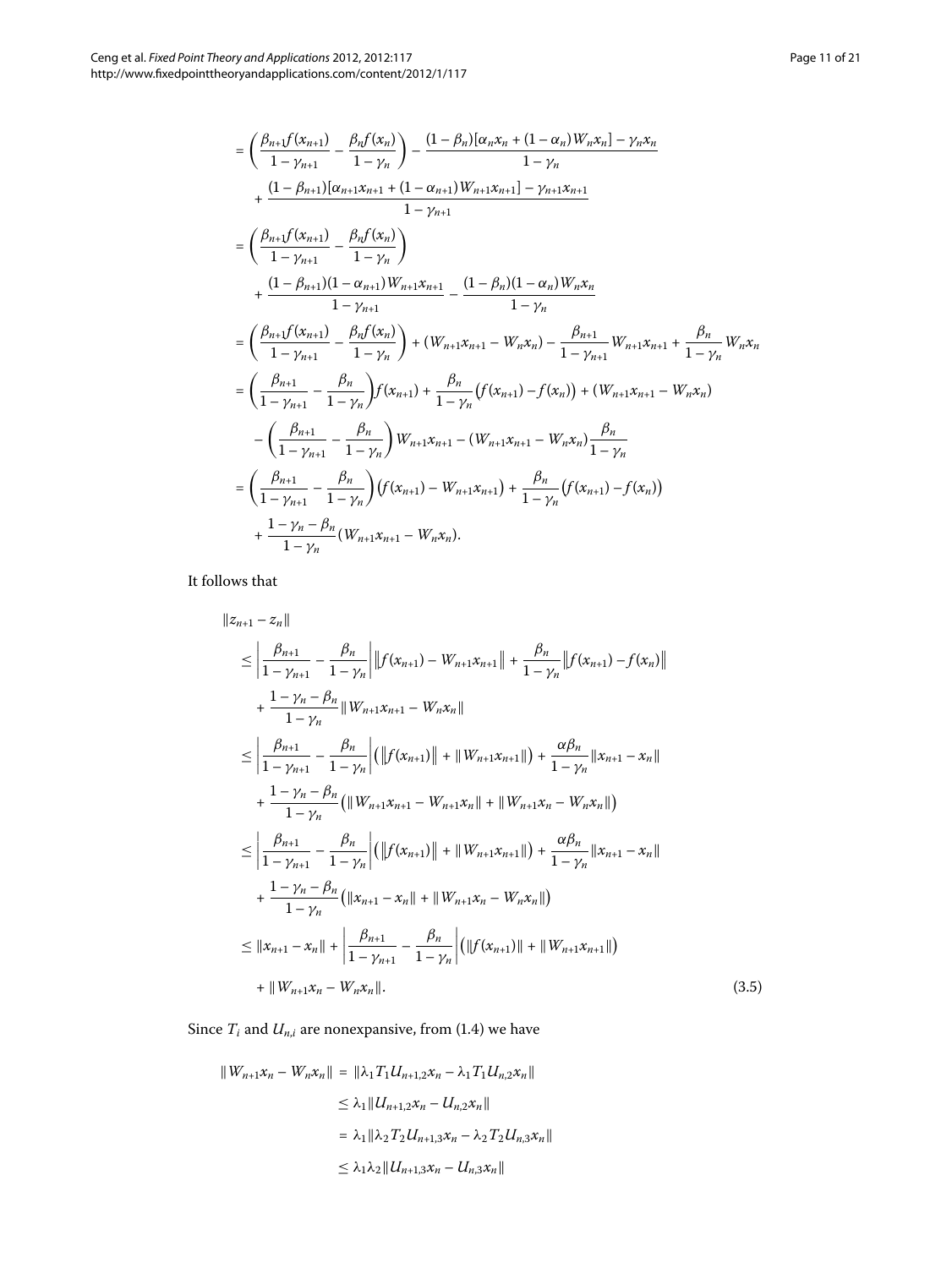$$
\leq \cdots
$$
\n
$$
\leq \lambda_1 \lambda_2 \cdots \lambda_n \| U_{n+1,n+1} x_n - U_{n,n+1} x_n \|
$$
\n
$$
= \lambda_1 \lambda_2 \cdots \lambda_{n+1} \| T_{n+1} x_n - x_n \|.
$$
\n(3.6)

Since  $\{x_n\}$  is a bounded sequence and all  $T_n$  are nonexpansive with a common fixed point *p*, there is  $M_1 \geq 0$  such that

 $||T_{n+1}x_n - x_n|| \le ||T_{n+1}x_n - T_{n+1}p|| + ||p - x_n|| \le M_1, \quad \forall n \ge 0.$ 

Substituting  $(3.6)$  $(3.6)$  $(3.6)$  into  $(3.5)$ , we have

$$
||z_{n+1}-z_n||-||x_{n+1}-x_n|| \leq \left|\frac{\beta_{n+1}}{1-\gamma_{n+1}}-\frac{\beta_n}{1-\gamma_n}\right| \left(\left||f(x_{n+1})\right||+\|W_{n+1}x_{n+1}||\right)+M_1\prod_{i=1}^{n+1}\lambda_i.
$$

From conditions (C3), (C4) and the boundedness of  $\{f(x_n)\}$  and  $\{W_n x_n\}$ , it follows that

lim sup *n*→∞  $(|z_{n+1} - z_n|| - ||x_{n+1} - x_n||) \leq 0.$ 

Hence by Lemma 2[.](#page-4-2)2 we have

$$
\lim_{n\to\infty}||z_n-x_n||=0.
$$

It follows from  $(3.3)$  $(3.3)$  $(3.3)$  and  $(3.4)$  that

$$
\lim_{n \to \infty} ||x_{n+1} - x_n|| = \lim_{n \to \infty} (1 - \gamma_n) ||z_n - x_n|| = 0.
$$

From  $(3.2)$ , we have

$$
x_{n+1} - x_n = \beta_n (f(x_n) - x_n) + (1 - \beta_n)(y_n - x_n).
$$

This implies that

<span id="page-11-0"></span>
$$
\alpha \|y_n - x_n\| \le (1 - \beta_n) \|y_n - x_n\|
$$
  
=  $\|x_{n+1} - x_n - \beta_n (f(x_n) - x_n)\|$   
 $\le \|x_{n+1} - x_n\| + \|\beta_n (f(x_n) - x_n)\|.$ 

Since  $x_{n+1} - x_n \to 0$  and  $\beta_n(f(x_n) - x_n) \to 0$ , we get

<span id="page-11-1"></span>
$$
\lim_{n \to \infty} \|y_n - x_n\| = 0. \tag{3.7}
$$

Observe that

$$
y_n - x_n = (1 - \alpha_n)(W_n x_n - x_n). \tag{3.8}
$$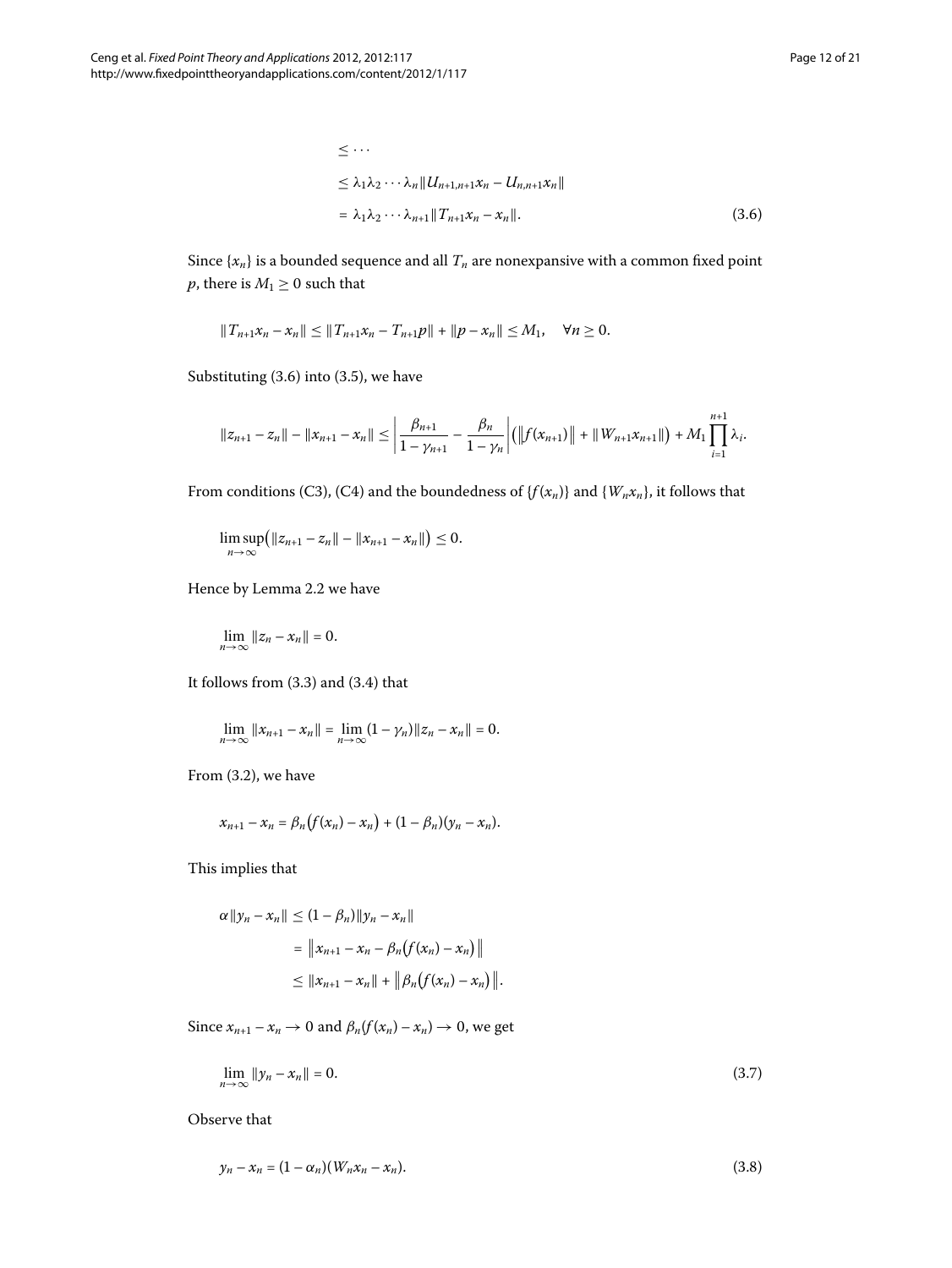It follows from  $(C2)$ ,  $(3.7)$  and  $(3.8)$  that

$$
\lim_{n\to\infty}||x_n-W_nx_n||=0.
$$

Also, note that

<span id="page-12-0"></span>
$$
||Wx_n - x_n|| \le ||Wx_n - W_nx_n|| + ||W_nx_n - x_n||.
$$

From  $[37,$  Remark 2.2] (see also  $[38,$  Remark 3.1]), we have

$$
\lim_{n\to\infty}||Wx_n-W_nx_n||=0.
$$

It follows

$$
\lim_{n \to \infty} \|Wx_n - x_n\| = 0.
$$
\n(3.9)

In terms of (3[.](#page-7-2)1) and Lemma 3.2,  $W : C \to C$  is a nonexpansive mapping such that  $F(W) = F$ . In the following, we discuss two cases.

(i) Firstly, suppose that  $E$  is uniformly smooth. Let  $x_t$  be the unique fixed point of the contraction mapping  $T_t$  given by

$$
T_t x = tf(x) + (1-t) Wx, \quad t \in (0,1).
$$

By Lemma 2.4, we can define

<span id="page-12-1"></span>
$$
Q(f):=\lim_{t\to 0^+}x_t,
$$

and  $Q(f) \in F(W) = F$  solves the variational inequality

$$
\langle (I-f)Q(f),J(Q(f)-p)\rangle\leq 0,\quad \forall p\in F.
$$

Let us show that

$$
\limsup_{n \to \infty} \langle f(z) - z, J(x_n - z) \rangle \le 0,
$$
\n(3.10)

where  $z = Q(f)$ . Note that

$$
x_t - x_n = t(f(x_t) - x_n) + (1 - t)(Wx_t - x_n).
$$

Applying Lemma 2[.](#page-4-3)1 we derive

$$
||x_t - x_n||^2
$$
  
\n
$$
\leq (1-t)^2 ||Wx_t - x_n||^2 + 2t \langle f(x_t) - x_n, J(x_t - x_n) \rangle
$$
  
\n
$$
\leq (1-t)^2 (||Wx_t - Wx_n|| + ||Wx_n - x_n||)^2 + 2t \langle f(x_t) - x_t, J(x_t - x_n) \rangle + 2t ||x_t - x_n||^2
$$
  
\n
$$
\leq (1-t)^2 ||x_t - x_n||^2 + a_n(t) + 2t \langle f(x_t) - x_t, J(x_t - x_n) \rangle + 2t ||x_t - x_n||^2,
$$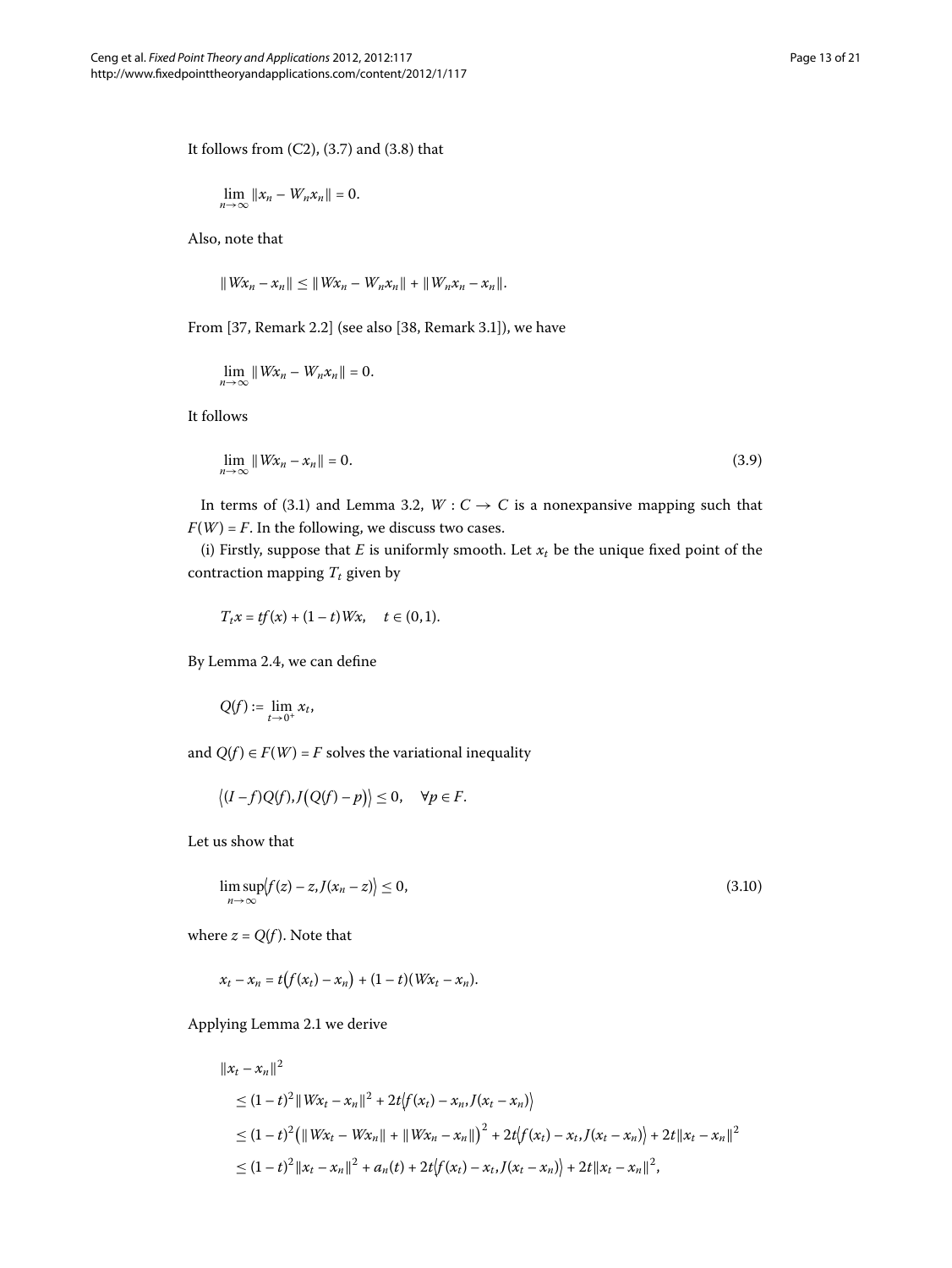where

<span id="page-13-0"></span>
$$
a_n(t) = \|Wx_n - x_n\| (2\|x_t - x_n\| + \|Wx_n - x_n\|) \to 0 \quad \text{(due to (3.9))}.
$$

The last inequality implies

$$
\langle x_t - f(x_t), J(x_t - x_n) \rangle \leq \frac{t}{2} ||x_t - x_n||^2 + \frac{1}{2t} a_n(t).
$$

It follows that

$$
\limsup_{n \to \infty} \langle x_t - f(x_t), J(x_t - x_n) \rangle \le M \frac{t}{2},\tag{3.11}
$$

where *M* > 0 is a constant such that  $M \ge ||x_t - x_n||^2$  for all  $n \ge 0$  and small enough *t* in (0,1)[.](#page-13-0) Taking the limsup as  $t \to 0^+$  in (3.11) and noticing the fact that the two limits are interchangeable due to the fact that the duality map *J* is uniformly norm-to-norm continuous on any bounded subset of  $E$ , we obtain  $(3.10)$ .

Now, let us show that  $x_n \to z$  as  $n \to \infty$ . Indeed, observe

$$
x_{n+1} - z = \beta_n (f(x_n) - z) + (1 - \beta_n)(y_n - z)
$$
  
=  $\beta_n (f(x_n) - z) + (1 - \beta_n)(1 - \alpha_n)(W_n x_n - z) + (1 - \beta_n)\alpha_n(x_n - z).$ 

Then, utilizing Lemma 2[.](#page-4-3)1 we get

$$
||x_{n+1} - z||^2
$$
  
\n
$$
\leq ||(1 - \beta_n)\alpha_n(x_n - z) + (1 - \beta_n)(1 - \alpha_n)(W_nx_n - z)||^2 + 2\beta_n \langle f(x_n) - z, J(x_{n+1} - z) \rangle
$$
  
\n
$$
\leq [(1 - \beta_n)\alpha_n ||x_n - z|| + (1 - \beta_n)(1 - \alpha_n)||x_n - z||^2 + 2\beta_n \langle f(x_n) - f(z), J(x_{n+1} - z) \rangle
$$
  
\n
$$
+ 2\beta_n \langle f(z) - z, J(x_{n+1} - z) \rangle
$$
  
\n
$$
\leq (1 - \beta_n)^2 ||x_n - z||^2 + 2\alpha\beta_n ||x_n - z|| ||x_{n+1} - z|| + 2\beta_n \langle f(z) - z, J(x_{n+1} - z) \rangle
$$
  
\n
$$
\leq (1 - \beta_n)^2 ||x_n - z||^2 + \alpha\beta_n \langle ||x_n - z||^2 + ||x_{n+1} - z||^2 \rangle + 2\beta_n \langle f(z) - z, J(x_{n+1} - z) \rangle.
$$

It follows that, for all  $n \geq n_0$ , we have

$$
||x_{n+1} - z||^{2}
$$
  
\n
$$
\leq \frac{1 - (2 - \alpha)\beta_{n} + \beta_{n}^{2}}{1 - \alpha\beta_{n}} ||x_{n} - z||^{2} + \frac{2\beta_{n}}{1 - \alpha\beta_{n}} \langle f(z) - z, J(x_{n+1} - z) \rangle
$$
  
\n
$$
\leq \left(1 - \frac{(1 - \alpha)\beta_{n}}{1 - \alpha\beta_{n}}\right) ||x_{n} - z||^{2} + \frac{2\beta_{n}}{1 - \alpha\beta_{n}} \langle f(z) - z, J(x_{n+1} - z) \rangle,
$$

due to (C1). For every  $n \geq n_0$ , put

$$
\mu_n = \frac{(1-\alpha)\beta_n}{1-\alpha\beta_n}
$$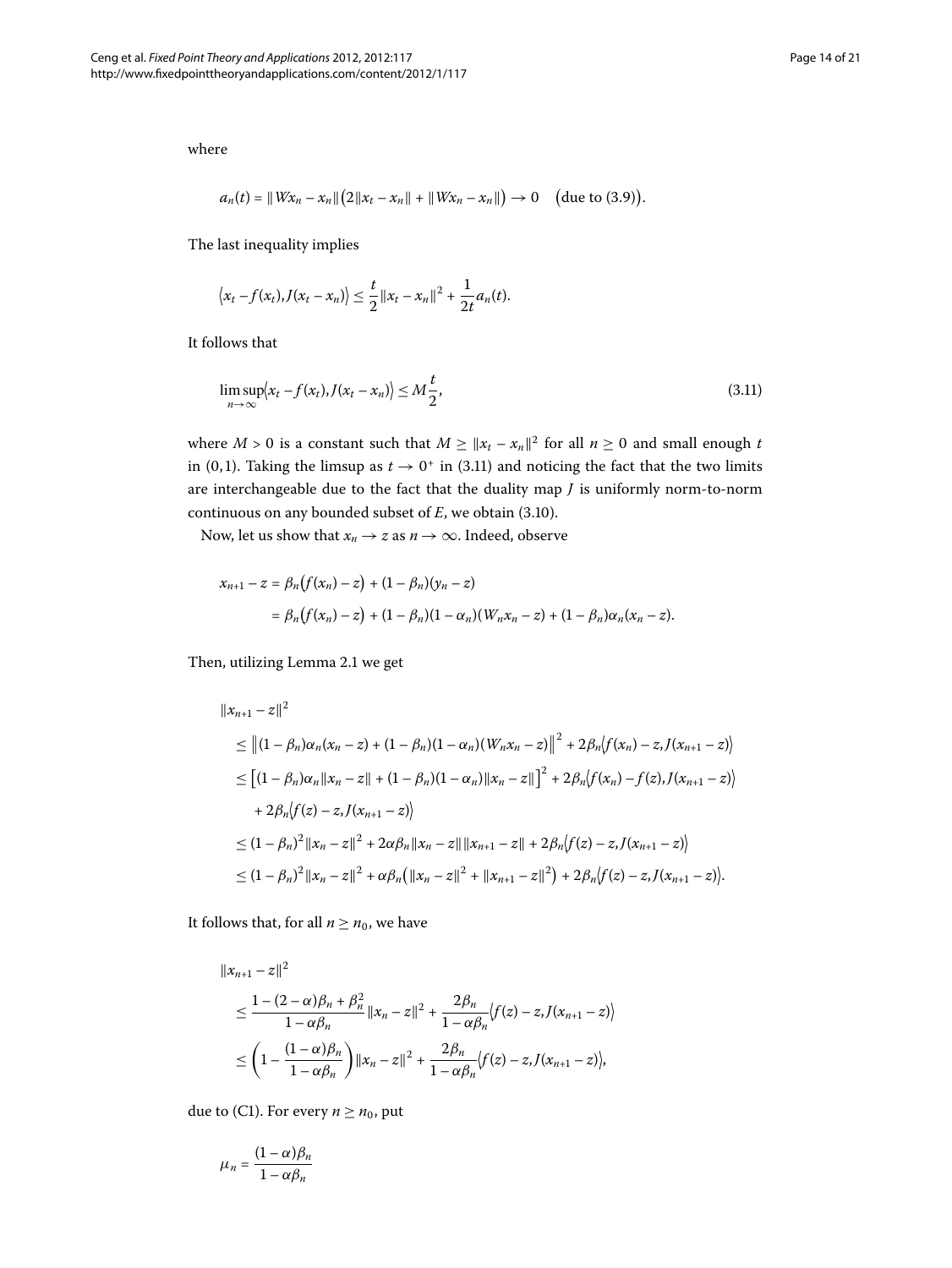and

<span id="page-14-0"></span>
$$
v_n=\frac{2}{1-\alpha}\big\{f(z)-z,J(x_{n+1}-z)\big\}.
$$

Since  $0 < 1 - \alpha \beta_n \leq 1$ , we have  $\mu_n \geq (1 - \alpha) \beta_n$ . Now, we have

$$
||x_{n+1} - z||^2 \le (1 - \mu_n) ||x_n - z||^2 + \mu_n v_n, \quad \forall n \ge n_0.
$$
 (3.12)

It is readily seen from  $(C1)$  and  $(3.10)$  $(3.10)$  $(3.10)$  that

$$
\sum_{n=0}^{\infty} \mu_n = +\infty \quad \text{and} \quad \limsup_{n \to \infty} \nu_n \le 0.
$$

Therefore, applying Lemma 2[.](#page-14-0)3 to (3.12), we conclude that  $x_n \to z$  as  $n \to \infty$ .

(ii) Secondly, suppose that *E* has a weakly continuous duality map  $J_{\varphi}$  with gauge  $\varphi$ . Let  $x_t$  be the unique fixed point of the contraction mapping  $T_t$  given by

<span id="page-14-1"></span>
$$
T_t x = tf(x) + (1-t) Wx, \quad t \in (0,1).
$$

By Lemma 2.6, we can define  $Q(f) := \lim_{t\to 0^+} x_t$ , and  $Q(f) \in F(W) = F$  solves the variational inequality

<span id="page-14-3"></span>
$$
\langle (I-f)Q(f), J_{\varphi}(Q(f)-p) \rangle \le 0, \quad \forall p \in F. \tag{3.13}
$$

Let us show that

<span id="page-14-2"></span>
$$
\limsup_{n \to \infty} \langle f(z) - z, J_{\varphi}(x_n - z) \rangle \le 0,
$$
\n(3.14)

where  $z = Q(f)$ . We take a subsequence  $\{x_{n_k}\}$  of  $\{x_n\}$  such that

$$
\limsup_{n \to \infty} \langle f(z) - z, J_{\varphi}(x_n - z) \rangle = \lim_{k \to \infty} \langle f(z) - z, J_{\varphi}(x_{n_k} - z) \rangle.
$$
\n(3.15)

Since *E* is reflexive and { $x_n$ } is bounded, we may further assume that  $x_{n_k} \to \bar{x}$  for some  $\bar{x}$ in *C*[.](#page-6-1) Since  $J_{\varphi}$  is weakly continuous, utilizing Lemma 2.5, we have

$$
\limsup_{k\to\infty}\Phi\big(\|x_{n_k}-x\|\big)=\limsup_{k\to\infty}\Phi\big(\|x_{n_k}-\bar{x}\|\big)+\Phi\big(\|x-\bar{x}\|\big),\quad\forall x\in E.
$$

Put

$$
\Gamma(x) = \limsup_{k \to \infty} \Phi(|x_{n_k} - x|), \quad \forall x \in E.
$$

It follows that

$$
\Gamma(x) = \Gamma(\bar{x}) + \Phi(|x - \bar{x}||), \quad \forall x \in E.
$$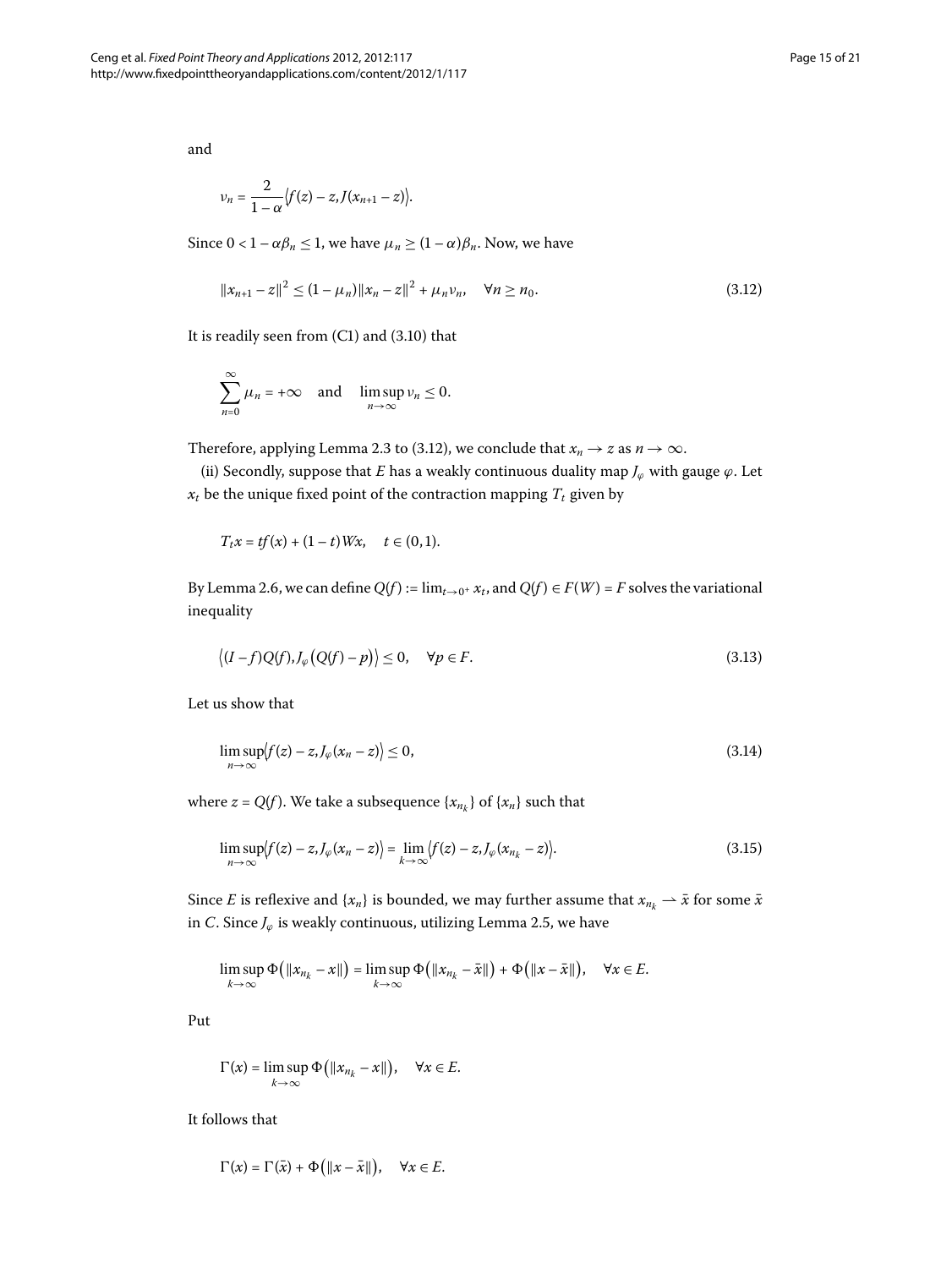<span id="page-15-0"></span>From  $(3.9)$ , we have

<span id="page-15-1"></span>
$$
\Gamma(W\bar{x}) = \limsup_{k \to \infty} \Phi\big(\|x_{n_k} - W\bar{x}\|\big) = \limsup_{k \to \infty} \Phi\big(\|Wx_{n_k} - W\bar{x}\|\big) \leq \limsup_{k \to \infty} \Phi\big(\|x_{n_k} - \bar{x}\|\big) = \Gamma(\bar{x}).
$$
\n(3.16)

Furthermore, observe that

$$
\Gamma(W\bar{x}) = \Gamma(\bar{x}) + \Phi\big(\|W\bar{x} - \bar{x}\|\big). \tag{3.17}
$$

Combining  $(3.16)$  with  $(3.17)$ , we obtain

$$
\Phi\big(\|W\bar{x}-\bar{x}\|\big)\leq 0.
$$

Hence  $W\bar{x} = \bar{x}$  and  $\bar{x} \in F(W) = F$  (by Lemma 3[.](#page-7-2)2). Thus, from (3.13) and (3.15), it is easy to see that

$$
\limsup_{n\to\infty}\bigl|f(z)-z,J_{\varphi}(x_n-z)\bigr|=\bigl|f(z)-z,J_{\varphi}(\bar{x}-z)\bigr|\leq 0.
$$

Therefore, we deduce that (3.14) holds.

Now, let us show that  $x_n \to z$  as  $n \to \infty$ . Indeed, observe that

$$
\Phi\big(\|\mathbf{y}_n - z\|\big) = \Phi\big(\big\|\alpha_n(x_n - z) + (1 - \alpha_n)(W_n x_n - z)\big\|\big)
$$
  
\n
$$
\leq \Phi\big(\alpha_n \|\mathbf{x}_n - z\| + (1 - \alpha_n)\|W_n x_n - z\|\big)
$$
  
\n
$$
\leq \Phi\big(\|\mathbf{x}_n - z\|\big).
$$

Therefore, by applying Lemma 2.5, we have

$$
\Phi\big(\|x_{n+1} - z\|\big) = \Phi\big(\left\|\beta_n\big(f(x_n) - z\big) + (1 - \beta_n)(y_n - z)\right\|\big) \n= \Phi\big(\left\|\beta_n\big(f(x_n) - f(z) + f(z) - z\big) + (1 - \beta_n)(y_n - z)\right\|\big) \n\le \Phi\big(\left\|(1 - \beta_n)(y_n - z) + \beta_n\big(f(x_n) - f(z)\big)\right\|\big) + \beta_n\big(f(z) - z, J_\varphi(x_{n+1} - z)\big) \n\le \Phi\big((1 - \beta_n)\|y_n - z\| + \beta_n\left\|f(x_n) - f(z)\right\|\big) + \beta_n\big(f(z) - z, J_\varphi(x_{n+1} - z)\big) \n\le \Phi\big((1 - \beta_n)\|y_n - z\| + \alpha\beta_n\|x_n - z\|\big) + \beta_n\big(f(z) - z, J_\varphi(x_{n+1} - z)\big) \n\le (1 - (1 - \alpha)\beta_n)\Phi\big(\|x_n - z\|\big) + \beta_n\big(f(z) - z, J_\varphi(x_{n+1} - z)\big).
$$

Applying Lemma 2[.](#page-5-1)3, we get

 $\Phi(|x_n - z|) \to 0 \quad (n \to \infty),$ 

which implies that  $\|x_n - z\| \to 0$  ( $n \to \infty$ ), *i.e.*,  $x_n \to z$  ( $n \to \infty$ ). This completes the proof.  $\hfill\Box$  $\Box$ 

**Corollary .** *The conclusion in Theorem [.](#page-8-1) still holds, provided the conditions (C)-(C) are replaced by the following:*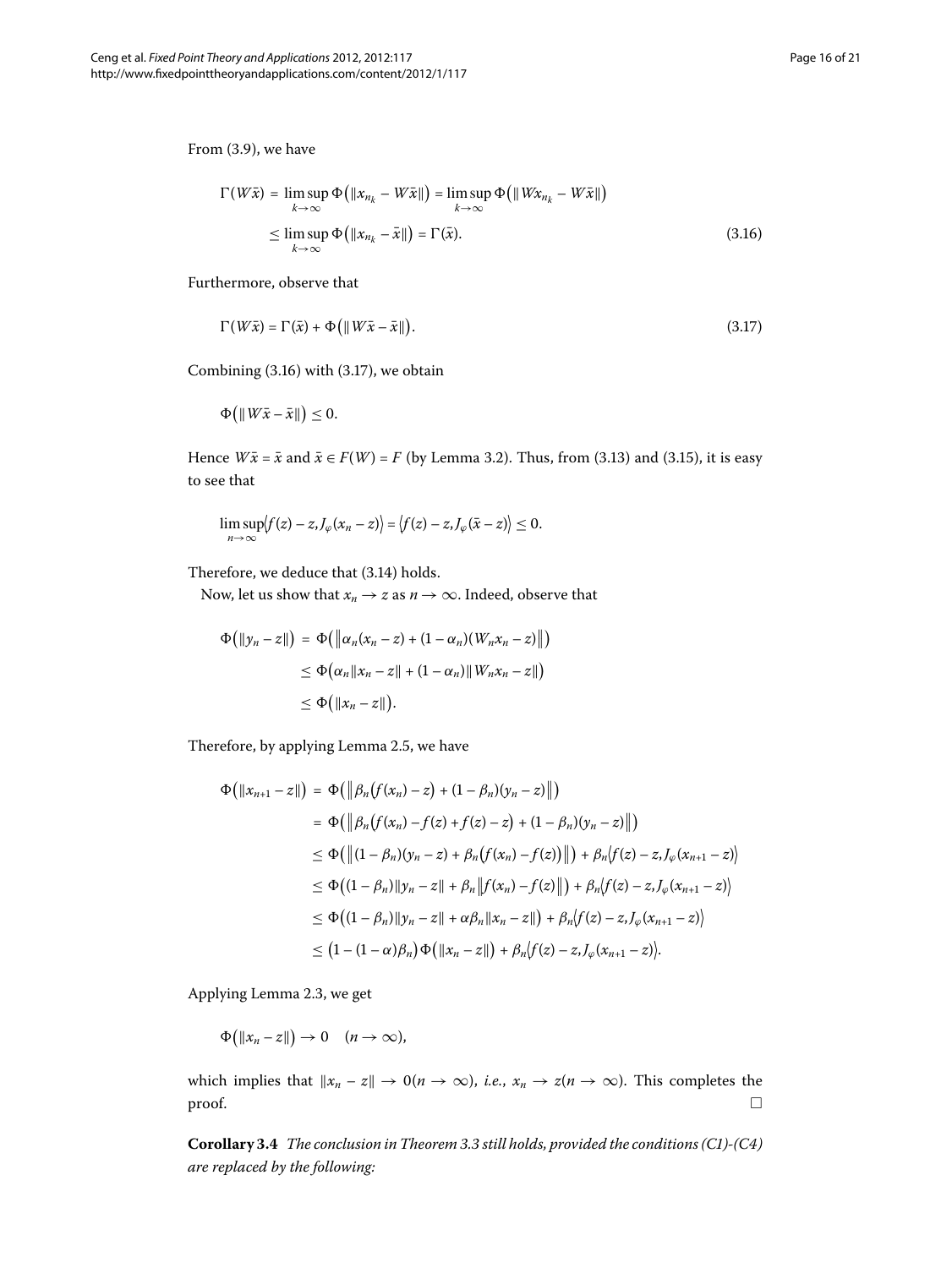\n- (D1) 
$$
0 \leq \beta_n \leq 1 - \alpha
$$
,  $\forall n \geq n_0$  for some integer  $n_0 \geq 1$ ;
\n- (D2)  $\lim_{n \to \infty} (\beta_n - \beta_{n+1}) = 0$  and  $\sum_{n=0}^{\infty} \beta_n = +\infty$ ;
\n- (D3)  $\lim_{n \to \infty} (\alpha_n - \alpha_{n+1}) = 0$  and  $0 < \liminf_{n \to \infty} \alpha_n \leq \limsup_{n \to \infty} \alpha_n < 1$ ;
\n- (D4)  $0 < \lambda_n \leq b < 1$ ,  $\forall n \geq 1$  for some  $b$  in (0, 1).
\n

## *Proof* Observe that

$$
\frac{\beta_{n+1}}{1 - (1 - \beta_{n+1})\alpha_{n+1}} - \frac{\beta_n}{1 - (1 - \beta_n)\alpha_n} \n= \frac{(\beta_{n+1} - \beta_n) - \beta_{n+1}\alpha_n + \beta_n\alpha_{n+1} + \beta_{n+1}\beta_n\alpha_n - \beta_n\beta_{n+1}\alpha_{n+1}}{(1 - (1 - \beta_{n+1})\alpha_{n+1})(1 - (1 - \beta_n)\alpha_n)} \n= \frac{(\beta_{n+1} - \beta_n) - \beta_{n+1}(\alpha_n - \alpha_{n+1}) - \alpha_{n+1}(\beta_{n+1} - \beta_n) + \beta_n\beta_{n+1}(\alpha_n - \alpha_{n+1})}{(1 - (1 - \beta_{n+1})\alpha_{n+1})(1 - (1 - \beta_n)\alpha_n)} \n= \frac{(\beta_{n+1} - \beta_n)(1 - \alpha_{n+1}) - \beta_{n+1}(\alpha_n - \alpha_{n+1})(1 - \beta_n)}{(1 - (1 - \beta_{n+1})\alpha_{n+1})(1 - (1 - \beta_n)\alpha_n)}.
$$

Since  $\lim_{n\to\infty}$   $(\beta_n - \beta_{n+1}) = 0$  and  $\lim_{n\to\infty}$   $(\alpha_n - \alpha_{n+1}) = 0$ , it follows that

$$
\lim_{n\to\infty}\left(\frac{\beta_{n+1}}{1-(1-\beta_{n+1})\alpha_{n+1}}-\frac{\beta_n}{1-(1-\beta_n)\alpha_n}\right)=0.
$$

Consequently, all conditions of Theorem 3[.](#page-8-1)3 are satisfied. So, utilizing Theorem 3.3, we obtain the desired result.  $\hfill \square$ 

**Corollary .** *Let C be a nonempty closed convex subset of a reflexive and strictly convex Banach space E. Assume, in addition, E either is uniformly smooth or has a weakly continuous duality map*  $J_\varphi$  *with gauge*  $\varphi$ *. Let*  $T_i$ :  $C \to C$  *be a nonexpansive mapping for each*  $i = 1, 2, \ldots$  such that  $F = \bigcap_{i=1}^{\infty} F(T_i) \neq \emptyset$ , and let  $f \in \Pi_C$  with contractive constant  $\alpha$  in  $(0, 1)$ . *Given sequences*  $\{\alpha_n\}$ *,*  $\{\beta_n\}$  *and*  $\{\lambda_n\}$  *in* [0,1]*, the following conditions are satisfied:* 

*(E1)*  $\lim_{n\to\infty} \beta_n = 0$  and  $\sum_{n=0}^{\infty} \beta_n = +\infty$ ;

- *(E2)*  $0 < \liminf_{n \to \infty} \alpha_n \leq \limsup_{n \to \infty} \alpha_n < 1$ ;
- *(E3)*  $0 < \lambda_n \leq b < 1, \forall n \geq 1$  *for some*  $b \in (0,1)$ *.*

*Then[.](#page-8-0) for an arbitrary but fixed*  $x_0$  *in C, the sequence*  $\{x_n\}$  *defined by (3.2) converges strongly to a common fixed point Q*(*f* ) *in F. Moreover,*

*(i) if*  $E$  *is uniformly smooth, then*  $Q(f) \in F$  *solves the variational inequality* 

$$
\langle (I-f)Q(f), J(Q(f)-p) \rangle \leq 0, \quad f \in \Pi_C, p \in F;
$$

*(ii) if E has a weakly continuous duality map*  $J_{\varphi}$  *with gauge*  $\varphi$ *, then*  $Q(f) \in F$  *solves the variational inequality*

$$
\langle (I-f)Q(f), J_{\varphi}(Q(f)-p) \rangle \leq 0, \quad f \in \Pi_C, p \in F.
$$

*Proof* Repeating the arguments in the proof of Theorem 3.3, we know that  $\{x_n\}$  is bounded, and so are the sequences  $\{y_n\}$ ,  $\{W_n x_n\}$  and  $\{f(x_n)\}$ . Since  $\lim_{n\to\infty} \beta_n = 0$ , it is easy to see that there hold the following:

(i)  $\beta_n(f(x_n) - x_n) \to 0 \ (n \to \infty);$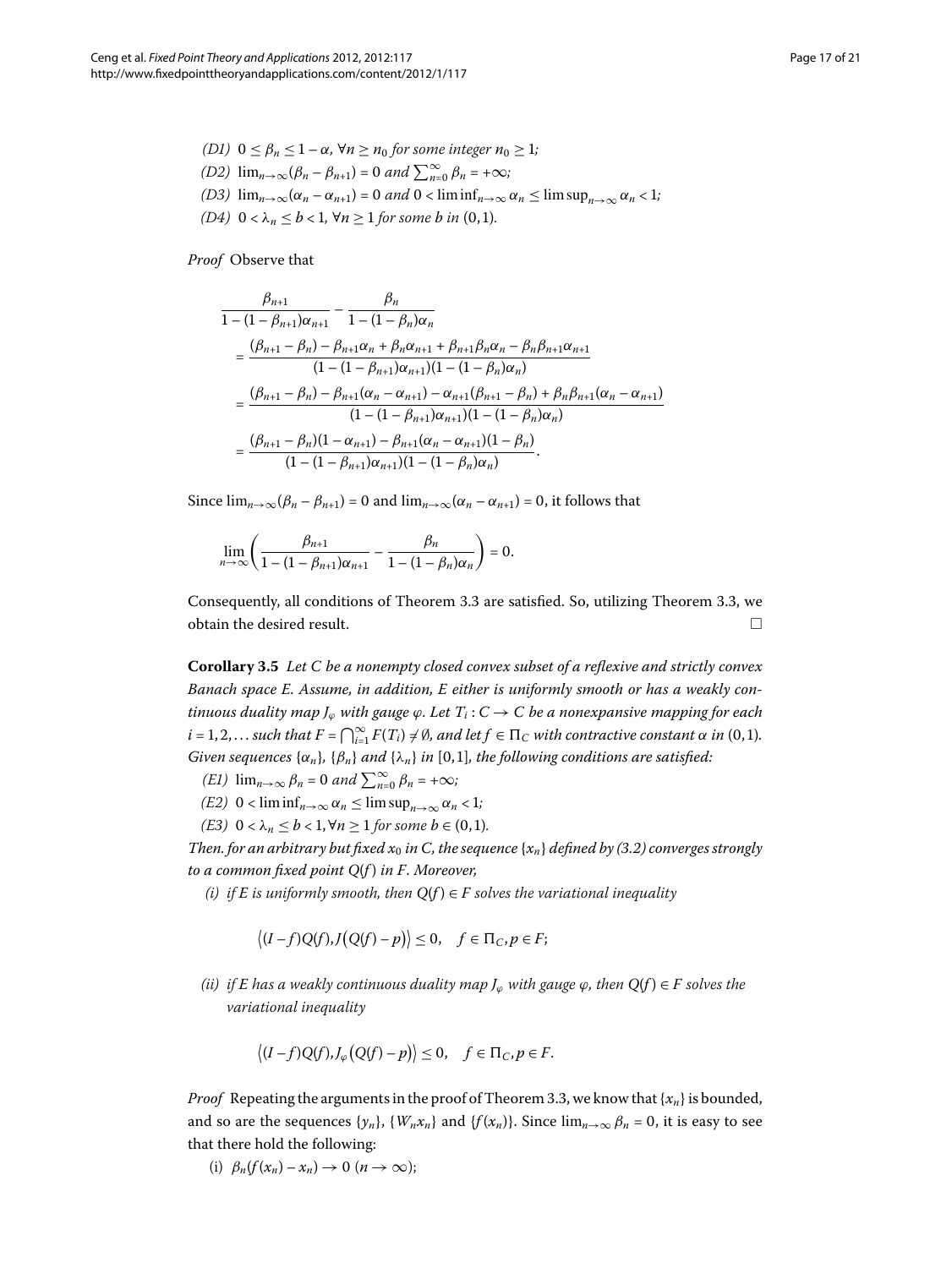(ii)  $0 \le \beta_n \le 1 - \alpha$ ,  $\forall n \ge n_0$  for some integer  $n_0 \ge 1$ ;  $\lim_{n \to \infty} \left( \frac{\beta_{n+1}}{1 - (1 - \beta_{n+1}) \alpha_{n+1}} - \frac{\beta_n}{1 - (1 - \beta_n) \alpha_n} \right) = 0.$ 

<span id="page-17-2"></span>Therefore, all conditions of Theorem 3.3 are satisfied. So, utilizing Theorem 3.3, we obtain the desired result. 
$$
\Box
$$

To end this paper, we give a weak convergence theorem for hybrid viscosity approxi-mation method (3[.](#page-8-0)2) involving an infinite family of nonexpansive mappings  $T_1, T_2, \ldots$  in a Hilbert space *H*.

**Theorem 3.6** Let C be a nonempty closed convex subset of a Hilbert space H. Let  $T_i: C \rightarrow$ *C* be a nonexpansive mapping for each  $i = 1, 2, ...$  such that  $F = \bigcap_{i=1}^{\infty} F(T_i) \neq \emptyset$  and  $f \in \Pi_C$ . *Given sequences*  $\{\alpha_n\}$ *,*  $\{\beta_n\}$  *and*  $\{\lambda_n\}$  *in* [0,1]*, the following conditions are satisfied:* 

- $(F1)$   $\sum_{n=0}^{\infty} \beta_n < +\infty;$
- *(F2)*  $0 < \liminf_{n \to \infty} \alpha_n \le \limsup_{n \to \infty} \alpha_n < 1$ ;
- *(F3)*  $0 < \lambda_n \leq b < 1$ ,  $\forall n \geq 1$  for some  $b \in (0,1)$ .

*Then, for an arbitrary but fixed*  $x_0$  *in C, the sequence*  $\{x_n\}$  *defined by (3.2) converges weakly to a common fixed point of the infinite family of nonexpansive mappings*  $T_1, T_2, \ldots$ 

*Proof* Take an arbitrary  $p$  in  $F = \bigcap_{i=1}^{\infty} F(T_i) \neq \emptyset$ . Repeating the arguments in the proof of Theorem 3[.](#page-8-1)3, we know that  ${x_n}$  is bounded, and so are the sequences  ${x_n}$ ,  ${W_n x_n}$  and  ${f(x_n)}$ .

It follows from  $(2.3)$  $(2.3)$  $(2.3)$  that

<span id="page-17-0"></span>
$$
||x_{n+1} - p||^2
$$
  
\n
$$
\leq (1 - \beta_n) ||y_n - p||^2 + \beta_n ||f(x_n) - p||^2
$$
  
\n
$$
\leq ||y_n - p||^2 + \beta_n ||f(x_n) - p||^2
$$
  
\n
$$
= ||\alpha_n(x_n - p) + (1 - \alpha_n)(W_n x_n - p) ||^2 + \beta_n ||f(x_n) - p||^2
$$
  
\n
$$
= \alpha_n ||x_n - p||^2 + (1 - \alpha_n) ||W_n x_n - p||^2 - \alpha_n (1 - \alpha_n) ||x_n - W_n x_n||^2 + \beta_n ||f(x_n) - p||^2
$$
  
\n
$$
\leq \alpha_n ||x_n - p||^2 + (1 - \alpha_n) ||x_n - p||^2 - \alpha_n (1 - \alpha_n) ||x_n - W_n x_n||^2 + \beta_n ||f(x_n) - p||^2
$$
  
\n
$$
= ||x_n - p||^2 - \alpha_n (1 - \alpha_n) ||x_n - W_n x_n||^2 + \beta_n ||f(x_n) - p||^2
$$
  
\n
$$
\leq ||x_n - p||^2 + \beta_n ||f(x_n) - p||^2.
$$
\n(3.18)

Since  $\sum_{n=0}^{\infty} \beta_n < +\infty$  and  $\{f(x_n)\}$  is bounded, we get  $\sum_{n=0}^{\infty} \beta_n ||f(x_n) - p||^2 < +\infty$ . Utilizing Lemma 2[.](#page-17-0)7, we conclude that  $\lim_{n\to\infty} ||x_n - p||$  exists. Furthermore, it follows from (3.18) that for all  $n \geq 0$ , we have

<span id="page-17-1"></span>
$$
\alpha_n(1-\alpha_n)\|x_n-W_nx_n\|^2 \le \|x_n-p\|^2 - \|x_{n+1}-p\|^2 + \beta_n \|f(x_n)-p\|^2. \tag{3.19}
$$

Since  $\beta_n \to 0$  and  $0 < \liminf_{n \to \infty} \alpha_n \le \limsup_{n \to \infty} \alpha_n < 1$ , it follows from (3.19) that  $\lim_{n\to\infty}$   $||x_n - W_n x_n|| = 0$ . Also, observe that

$$
||Wx_n - x_n|| \leq ||Wx_n - W_nx_n|| + ||W_nx_n - x_n||.
$$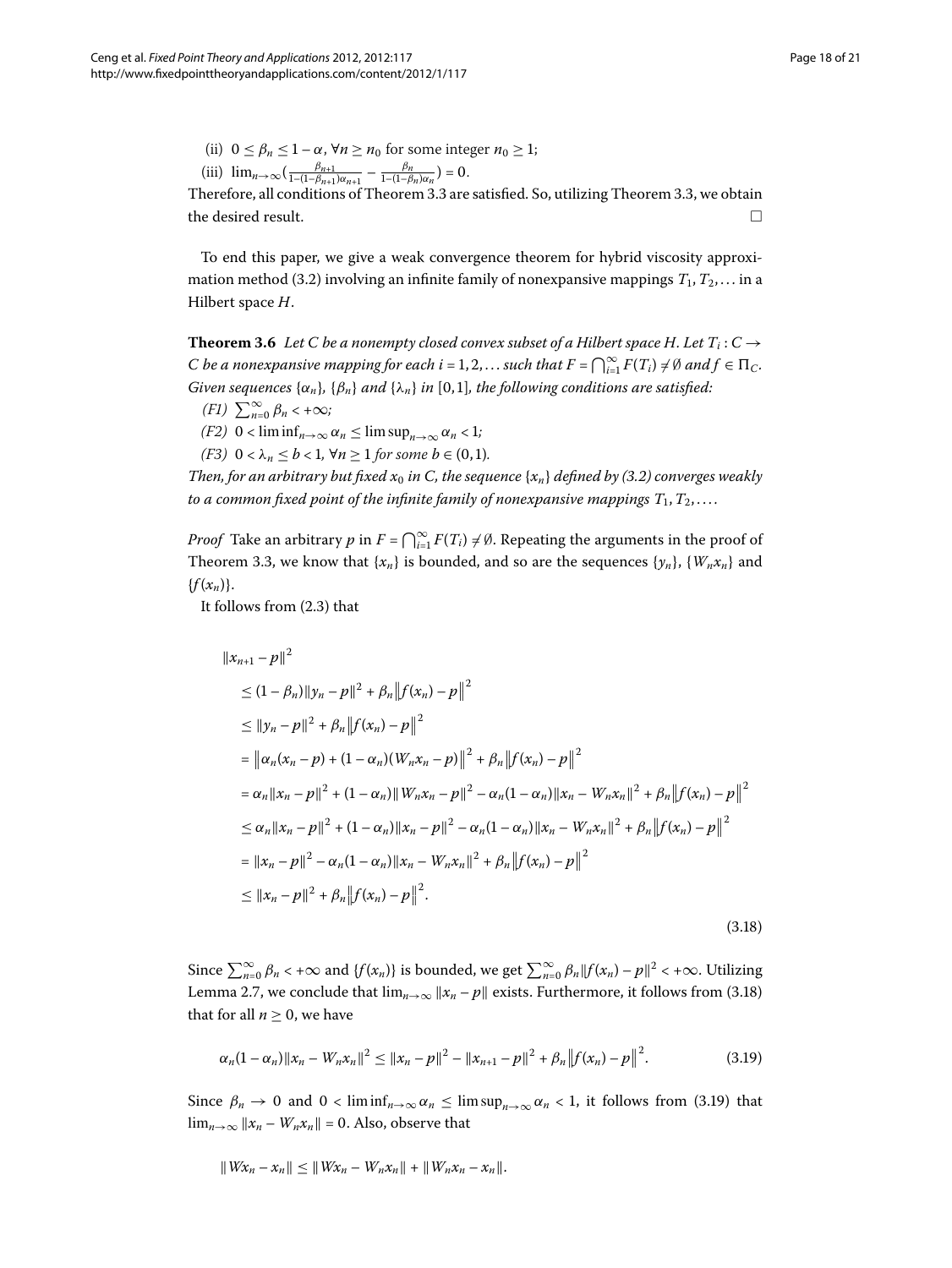From  $[37,$  Remark 2.2 $]$  (see also  $[38,$  Remark 3.1 $]$ ), we have

$$
\lim_{n\to\infty}||Wx_n-W_nx_n||=0.
$$

This implies immediately that

$$
\lim_{n\to\infty}||Wx_n-x_n||=0.
$$

Now, let us show that  $\omega_w(x_n) \subset F$  (see (2.2)). Indeed, let  $\bar{x} \in \omega_w(x_n)$ . Then there exists a subsequence  $\{x_{n_i}\}$  of  $\{x_n\}$  such that  $x_{n_i} \to \bar{x}$ . Since  $(I - W)x_n \to 0$ , by Lemma 2.8,  $\bar{x} \in$  $F(W) = F$ .

Finally, let us show that  $\omega_{\rm\scriptscriptstyle W}(\pmb{x}_{\rm\scriptscriptstyle H})$  is a singleton. Indeed, let  $\{x_{m_j}\}$  be another subsequence of  $\{x_n\}$  such that  $x_{m_j}\rightharpoonup \hat{x}.$  Then  $\hat{x}$  also lies in  $F.$  If  $\bar{x}\neq \hat{x},$  by Opial's property of  $H,$  we reach the following contradiction:

$$
\lim_{n \to \infty} ||x_n - \bar{x}|| = \lim_{i \to \infty} ||x_{n_i} - \bar{x}||
$$
\n
$$
< \lim_{i \to \infty} ||x_{n_i} - \hat{x}|| = \lim_{j \to \infty} ||x_{m_j} - \hat{x}||
$$
\n
$$
< \lim_{j \to \infty} ||x_{m_j} - \bar{x}|| = \lim_{n \to \infty} ||x_n - \bar{x}||.
$$

This implies that  $\omega_w(x_n)$  is a singleton. Consequently,  $\{x_n\}$  converges weakly to an element of  $F$ .  $\Box$ 

**Remark 3.7** As pointed out in [22[,](#page-19-20) Remark 2.1], the mild conditions are imposed on the parameter sequence  $\{\lambda_n\}$ [,](#page-19-22) which are different from those in [8, 11, 18, 23[\]](#page-20-0). Theorem 2.1 in  $[22]$  $[22]$  is a supplement to Remark 5 of Zhou, Wei and Cho  $[23]$  in reflexive Banach spaces. Moreover, it extends Theorem 1 in  $[14]$  $[14]$  from the case of a single nonexpansive mapping to that of an infinite family of nonexpansive mappings, and relaxes the restrictions im-posed on the parameters in [\[](#page-19-12)14, Theorem 1[\]](#page-19-20). Compared with Theorem 2.1 in [22] (*i.e.*, Theorem 1[.](#page-17-2)2), our Theorems 3.3 and 3.6 supplement, improve and extend them in the following aspects:

- (1) The hybrid viscosity approximation method  $(3.2)$  includes their modified Mann's iterative process  $(1.5)$  as a special case.
- (2) We relax the restrictions imposed on the parameters in  $[22,$  $[22,$  Theorem 2.1]; for instance, there can be no parameter sequence convergent to zero in our Theorem 3[.](#page-8-1)3.
- $(3)$  In Theorem 3.3, the problem of finding a common fixed point of an infinite family of nonexpansive mappings is also considered in the framework of uniformly smooth Banach space.
- (4) In order to show the strong convergence of the hybrid viscosity approximation method  $(3.2)$  $(3.2)$  $(3.2)$ [,](#page-19-20) we use the techniques very different from those in the proof of  $[22, 1]$ Theorem 2.1]; for instance, we use Theorem 4.1 in  $[1]$  $[1]$  and Theorem 3.1 in  $[32]$ .
- (5) Theorem 3[.](#page-8-1)3 shows that the hybrid viscosity approximation method  $(3.2)$  converges strongly to a common fixed point of an infinite family of nonexpansive mappings, which solves a variational inequality on their common fixed point set.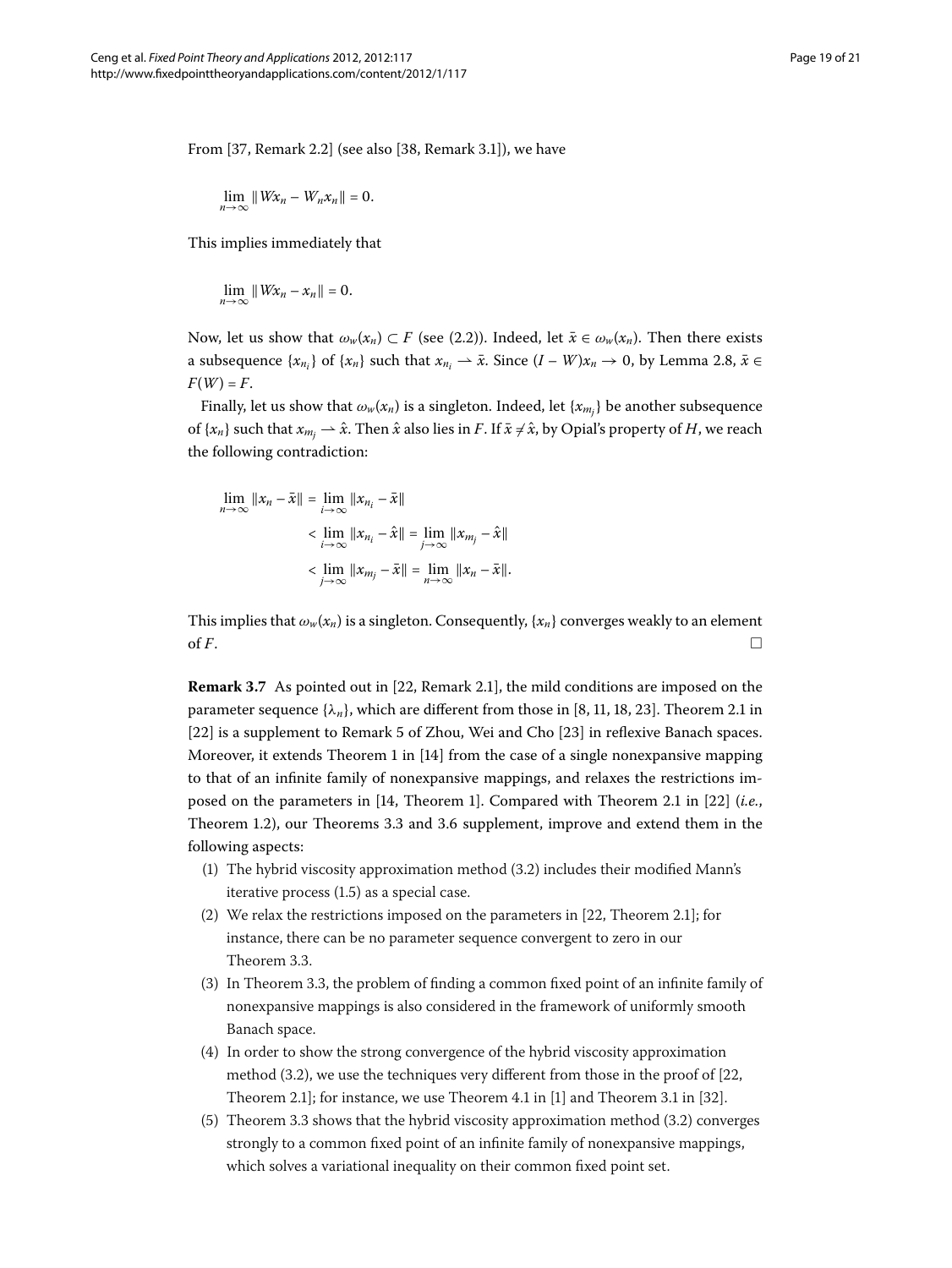- (6) In Theorem 3.6, the conditions imposed on  $\{\alpha_n\}$  and  $\{\beta_n\}$  are very different from those in  $[22,$  Theorem 2.1].
- <span id="page-19-1"></span> $(7)$  In the proof of Theorem 3.6, we use the techniques very different from those in the proof of [\[](#page-19-20)22, Theorem 2.1]; for instance, we use Opial's property of Hilbert space and Tan and Xu's lemma in [36].

#### <span id="page-19-3"></span><span id="page-19-2"></span><span id="page-19-0"></span>**Competing interests**

The authors declare that they have no competing interests.

#### **Authors' contributions**

All authors contributed equally and significantly in writing this paper. All authors read and approved the final manuscript.

#### **Author details**

<sup>1</sup>Department of Mathematics, Shanghai Normal University, Shanghai 200234, China. <sup>2</sup>Scientific Computing Key Laboratory of Shanghai Universities, Shanghai, China. <sup>3</sup>Department of Applied Mathematics, National Sun Yat-sen University, Kaohsiung, Taiwan 804. 4Center for General Education, Kaohsiung Medical University, Kaohsiung, Taiwan 807.

#### <span id="page-19-5"></span><span id="page-19-4"></span>**Acknowledgement**

<span id="page-19-7"></span>LCC was partially supported by the National Science Foundation of China (11071169), Innovation Program of Shanghai Municipal Education Commission (09ZZ133) and Leading Academic Discipline Project of Shanghai Normal University (DZL707). NCW was partially supported by the grant NSC 99-2115-M-110-007-MY3. JC was partially supported by the grant NSC 99-2115-M-037-002-MY3.

#### <span id="page-19-9"></span><span id="page-19-8"></span><span id="page-19-6"></span>Received: 3 May 2012 Accepted: 2 July 2012 Published: 20 July 2012

#### <span id="page-19-10"></span>**References**

- 1. Xu, HK: Viscosity approximation methods for nonexpansive mappings. J. Math. Anal. Appl. 298, 279-291 (2004)
- <span id="page-19-21"></span>2. Browder, FE: Fixed point theorems for noncompact mappings in Hilbert space. Proc. Natl. Acad. Sci. USA 53, 1272-1276 (1965)
- 3. Reich, S: Strong convergence theorems for resolvents of accretive operators in Banach spaces. J. Math. Anal. Appl. 75, 287-292 (1980)
- 4. Xu, HK: Strong convergence of an iterative method for nonexpansive and accretive operators. J. Math. Anal. Appl. 314, 631-643 (2006)
- 5. Mann, WR: Mean value methods in iteration. Proc. Am. Math. Soc. 4, 506-510 (1953)
- <span id="page-19-22"></span>6. Reich, S: Weak convergence theorems for nonexpansive mappings in Banach spaces. J. Math. Anal. Appl. 67, 274-276 (1979)
- <span id="page-19-13"></span>7. Cho, YJ, Kang, SM, Qin, XL: Approximation of common fixed points of an infinite family of nonexpansive mappings in Banach spaces. Comput. Math. Appl. 56, 2058-2064 (2008)
- <span id="page-19-11"></span>8. Chang, SS: Viscosity approximation methods for a finite family of nonexpansive mappings in Banach spaces. J. Math. Anal. Appl. 323, 1402-1416 (2006)
- 9. Nakajo, K, Takahashi, W: Strong convergence theorems for nonexpansive mappings and nonexpansive semigroups. J. Math. Anal. Appl. 279, 372-379 (2003)
- <span id="page-19-14"></span><span id="page-19-12"></span>10. Qin, XL, Su, YF: Approximation of a zero point of accretive operator in Banach spaces. J. Math. Anal. Appl. 329, 415-424 (2007)
- <span id="page-19-16"></span><span id="page-19-15"></span>11. Takahashi, W, Tamura, T, Toyoda, M: Approximation of common fixed points of a family of finite nonexpansive mappings in Banach spaces. Sci. Math. Jpn. 56, 475-480 (2002)
- <span id="page-19-17"></span>12. Yao, YH, Chen, RD, Yao, JC: Strong convergence and certain control conditions for modified Mann iteration. Nonlinear Anal. 68, 1687-1693 (2008)
- 13. Yao, YH, Yao, JC, Zhou, HY: Approximation methods for common fixed points of infinite countable family of nonexpansive mappings. Comput. Math. Appl. 53, 1380-1389 (2007)
- 14. Kim, TH, Xu, HK: Strong convergence of modified Mann iterations. Nonlinear Anal. 61, 51-60 (2005)
- <span id="page-19-19"></span><span id="page-19-18"></span>15. Ceng, LC, Yao, JC: Convergence and certain control conditions for hybrid viscosity approximation methods. Nonlinear Anal. 73, 2078-2087 (2010)
- 16. Bauschke, HH, Borwein, JM: On projection algorithms for solving convex feasibility problems. SIAM Rev. 38, 367-426 (1996)
- <span id="page-19-20"></span>17. Combettes, PL: The foundations of set theoretic estimation. Proc. IEEE 81, 182-208 (1993)
- 18. Bauschke, HH: The approximation of fixed points of compositions of nonexpansive mappings in Hilbert space. J. Math. Anal. Appl. 202, 150-159 (1996)
- 19. Deutsch, F, Hundal, H: The rate of convergence of Dykstra's cyclic projection algorithm: the polyhedral case. Numer. Funct. Anal. Optim. 15, 537-565 (1994)
- 20. Youla, DC: Mathematical theory of image restoration by the method of convex projections. In: Stark, H (ed.) Image Recovery: Theory and Applications, pp. 29-77. Academic Press, Florida (1987)
- 21. Iusem, AN, De Pierro, AR: On the convergence of Han's method for convex programming with quadratic objective. Math. Program., Ser. B 52, 265-284 (1991)
- 22. Qin, XL, Cho, YJ, Kang, JI, Kang, SM: Strong convergence theorems for an infinite family of nonexpansive mappings in Banach spaces. J. Comput. Appl. Math. 230, 121-127 (2009)